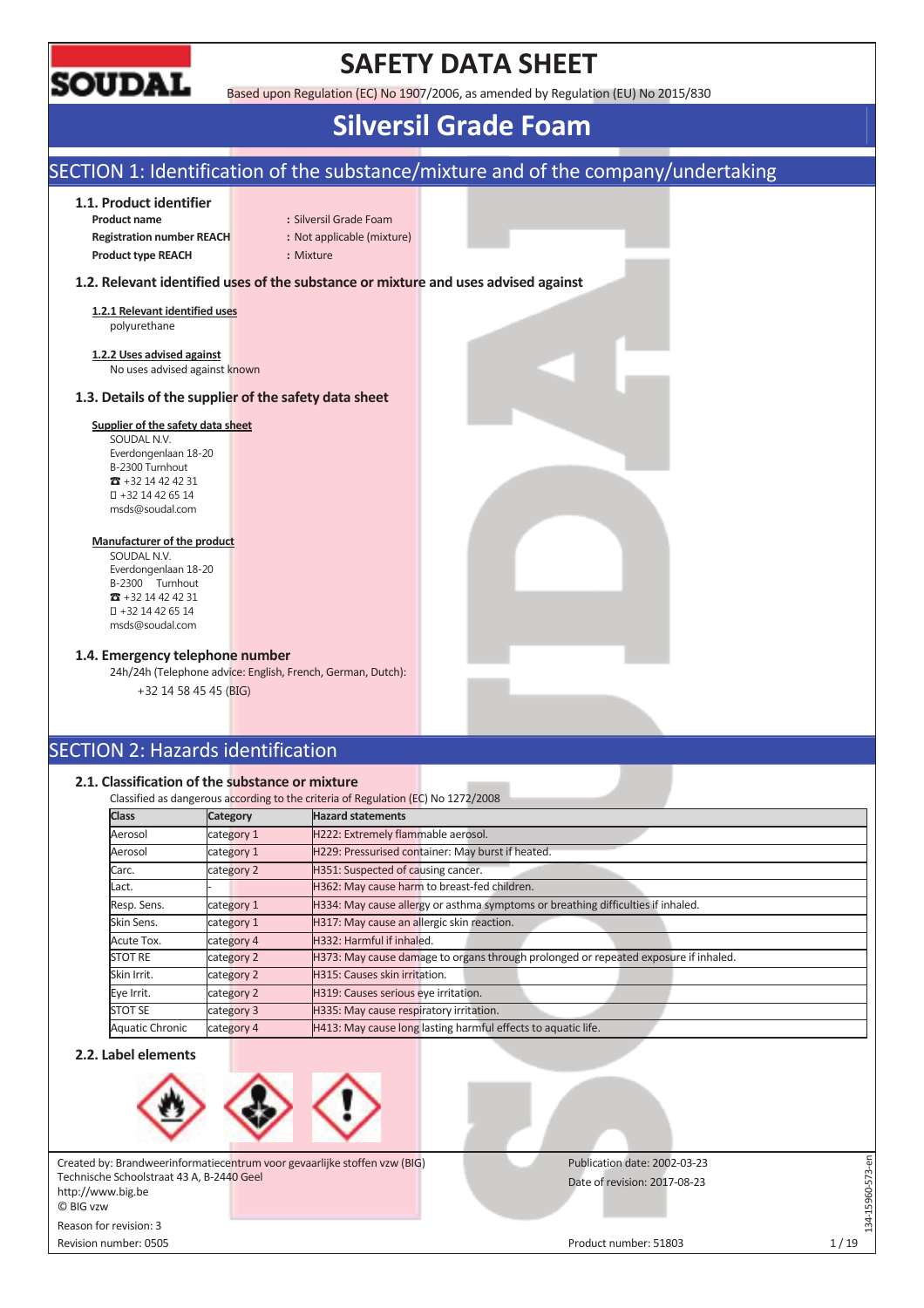|                          | Contains: polymethylene polyphenyl isocyanate; alkanes, C14-17, chloro.                                                                                                                                                              |
|--------------------------|--------------------------------------------------------------------------------------------------------------------------------------------------------------------------------------------------------------------------------------|
| Signal word              | Danger                                                                                                                                                                                                                               |
| H-statements             |                                                                                                                                                                                                                                      |
| H222                     | Extremely flammable aerosol.                                                                                                                                                                                                         |
| H <sub>229</sub>         | Pressurised container: May burst if heated.                                                                                                                                                                                          |
| H351                     | Suspected of causing cancer.                                                                                                                                                                                                         |
| H362                     | May cause harm to breast-fed children.                                                                                                                                                                                               |
| H334                     | May cause allergy or asthma symptoms or breathing difficulties if inhaled.                                                                                                                                                           |
| H317                     | May cause an allergic skin reaction.                                                                                                                                                                                                 |
| H332                     | Harmful if inhaled.                                                                                                                                                                                                                  |
| H373                     | May cause damage to organs through prolonged or repeated exposure if inhaled.                                                                                                                                                        |
| H315                     | Causes skin irritation.                                                                                                                                                                                                              |
| H319                     | Causes serious eye irritation.                                                                                                                                                                                                       |
| H335                     | May cause respiratory irritation.                                                                                                                                                                                                    |
| H413                     | May cause long lasting harmful effects to aquatic life.                                                                                                                                                                              |
| P-statements             |                                                                                                                                                                                                                                      |
| P101                     | If medical advice is needed, have product container or label at hand.                                                                                                                                                                |
| P102                     | Keep out of reach of children.                                                                                                                                                                                                       |
| P210                     | Keep away from heat, hot surfaces, sparks, open flames and other ignition sources. No smoking.                                                                                                                                       |
| P211                     | Do not spray on an open flame or other ignition source.                                                                                                                                                                              |
| P251                     | Do not pierce or burn, even after use.                                                                                                                                                                                               |
| $P308 + P313$            | IF exposed or concerned: Get medical advice/attention.                                                                                                                                                                               |
| P405                     | Store locked up.                                                                                                                                                                                                                     |
| $P410 + P412$            | Protect from sunlight. Do not expose to temperatures exceeding 50 °C/122°F.                                                                                                                                                          |
| P501                     | Dispose of contents/container in accordance with local/regional/national/international regulation.                                                                                                                                   |
| Supplemental information |                                                                                                                                                                                                                                      |
|                          | - Persons already sensitised to diisocyanates may develop allergic reactions when using this product.<br>- Persons suffering from asthma, eczema or skin problems should avoid contact, including dermal contact, with this product. |
|                          | -This product should not be used under conditions of poor ventilation unless a protective mask with an appropriate gas filter (i.e.                                                                                                  |
|                          | type A1 according to standard EN 14387) is used.                                                                                                                                                                                     |

## **2.3. Other hazards**

Gas/vapour spreads at floor level: ignition hazard

## SECTION 3: Composition/information on ingredients

## **3.1. Substances**

Not applicable

## **3.2. Mixtures**

| <b>Name</b><br><b>REACH Registration No</b> |                                              | <b>CAS No</b><br><b>EC No</b> | Conc. (C)                                                                                                                                       | Classification according to CLP Note                                                                                                                                                                                |                   | Remark      |  |
|---------------------------------------------|----------------------------------------------|-------------------------------|-------------------------------------------------------------------------------------------------------------------------------------------------|---------------------------------------------------------------------------------------------------------------------------------------------------------------------------------------------------------------------|-------------------|-------------|--|
| propane<br>01-2119486944-21                 | 74-98-6<br>1% <c<10%<br>200-827-9</c<10%<br> |                               |                                                                                                                                                 | (1)(2)(10)<br>Flam. Gas 1; H220<br>Press. Gas - Liquefied gas; H280                                                                                                                                                 | Propellant        |             |  |
| dimethyl ether<br>01-2119472128-37          |                                              | 115-10-6<br>204-065-8         | 1% <c<15%< td=""><td>Flam. Gas 1; H220<br/>Press. Gas - Liquefied gas; H280</td><td>(1)(2)(10)</td><td>Propellant</td></c<15%<>                 | Flam. Gas 1; H220<br>Press. Gas - Liquefied gas; H280                                                                                                                                                               | (1)(2)(10)        | Propellant  |  |
| polymethylene polyphenyl isocyanate         |                                              | 9016-87-9                     |                                                                                                                                                 | 10% <c<40% 2;="" carc.="" h351<br="">Resp. Sens. 1; H334<br/>Skin Sens. 1; H317<br/>Acute Tox. 4; H332<br/><b>STOT RE 2; H373</b><br/>Skin Irrit. 2; H315<br/>Eye Irrit. 2; H319<br/><b>STOT SE 3; H335</b></c<40%> | (1)(2)(8)(10)(18) | Polymer     |  |
| isobutane<br>01-2119485395-27               |                                              | $75 - 28 - 5$<br>200-857-2    | 1% <c<10%< td=""><td>Flam. Gas 1; H220<br/>Press. Gas - Liquefied gas; H280</td><td>(1)(2)(10)</td><td>Propellant</td></c<10%<>                 | Flam. Gas 1; H220<br>Press. Gas - Liquefied gas; H280                                                                                                                                                               | (1)(2)(10)        | Propellant  |  |
| alkanes, C14-17, chloro<br>01-2119519269-33 |                                              | 85535-85-9<br>287-477-0       | 1% <c<20%< td=""><td>Lact. ; H362<br/>Aquatic Acute 1; H400<br/>Aquatic Chronic 1; H410</td><td>(1)(2)(8)(10)</td><td><b>UVCB</b></td></c<20%<> | Lact. ; H362<br>Aquatic Acute 1; H400<br>Aquatic Chronic 1; H410                                                                                                                                                    | (1)(2)(8)(10)     | <b>UVCB</b> |  |
|                                             |                                              |                               |                                                                                                                                                 |                                                                                                                                                                                                                     |                   |             |  |
| Reason for revision: 3                      |                                              |                               |                                                                                                                                                 | Publication date: 2002-03-23<br>Date of revision: 2017-08-23                                                                                                                                                        |                   |             |  |

Revision number: 0505 Product number: 51803 2 / 19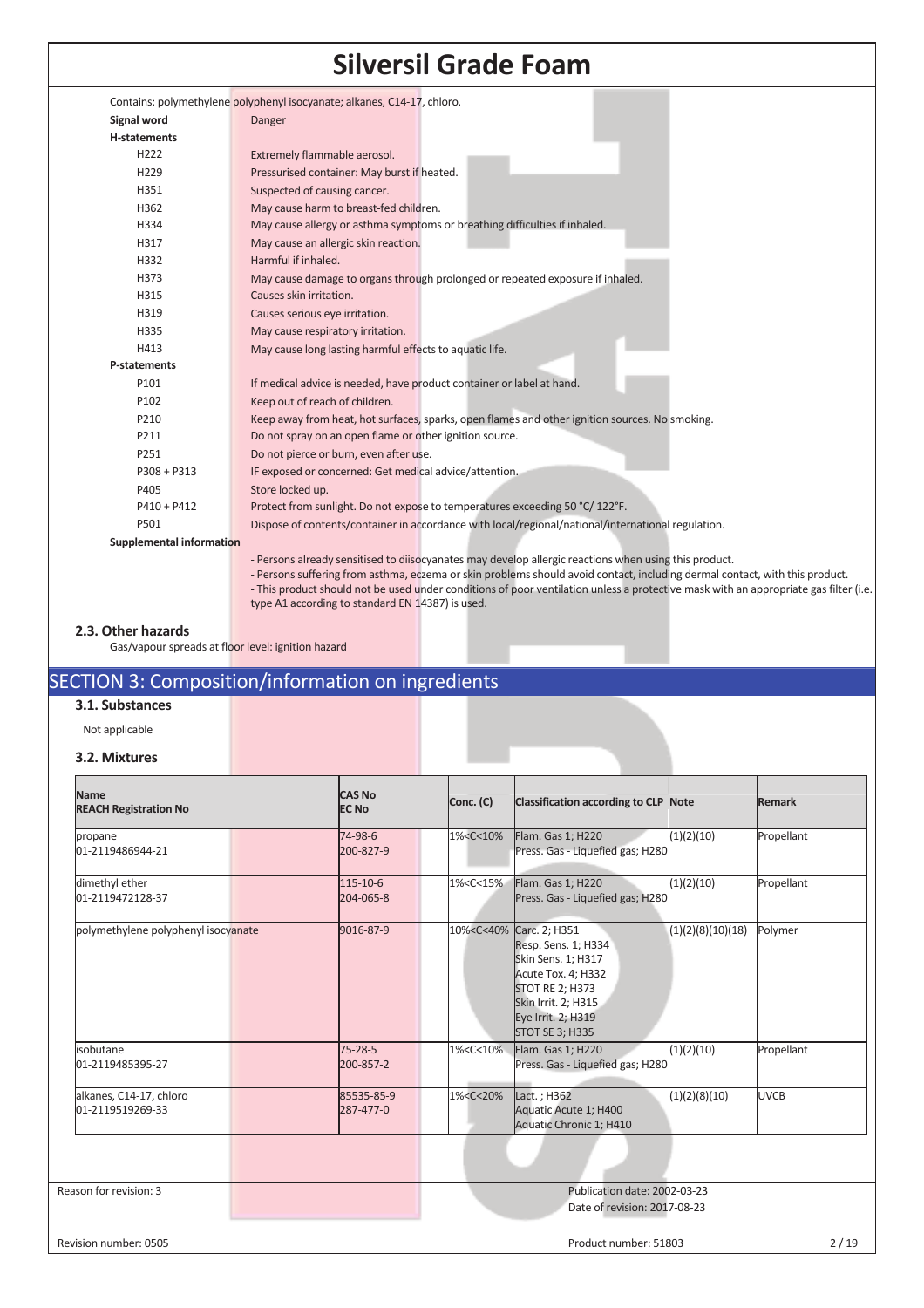|                                                                                                                                                                                                                                                                                                                                                                                                                                                                                                                                                                                                                                                                                                                                                                                                                                                                                                                                    | SIIVEISII UTAUE FUAIII |        |                                                                                                                                                                                                                                                                                                                               |                              |                                                                                                                                                                                                                                                                                                                                                                                                                                                                                                                                                                                                                                                              |
|------------------------------------------------------------------------------------------------------------------------------------------------------------------------------------------------------------------------------------------------------------------------------------------------------------------------------------------------------------------------------------------------------------------------------------------------------------------------------------------------------------------------------------------------------------------------------------------------------------------------------------------------------------------------------------------------------------------------------------------------------------------------------------------------------------------------------------------------------------------------------------------------------------------------------------|------------------------|--------|-------------------------------------------------------------------------------------------------------------------------------------------------------------------------------------------------------------------------------------------------------------------------------------------------------------------------------|------------------------------|--------------------------------------------------------------------------------------------------------------------------------------------------------------------------------------------------------------------------------------------------------------------------------------------------------------------------------------------------------------------------------------------------------------------------------------------------------------------------------------------------------------------------------------------------------------------------------------------------------------------------------------------------------------|
| reaction mass of tris(2-chloropropyl) phosphate and<br>tris(2-chloro-1-methylethyl) phosphate and<br>phosphoric acid, bis(2-chloro-1-methylethyl) 2-<br>chloropropyl ester and phosphoric acid, 2-chloro-1-<br>methylethyl bis(2-chloropropyl) ester<br>01-2119486772-26                                                                                                                                                                                                                                                                                                                                                                                                                                                                                                                                                                                                                                                           |                        | 1%C<5% | Acute Tox. 4; H302                                                                                                                                                                                                                                                                                                            | (1)(10)                      | Constituent                                                                                                                                                                                                                                                                                                                                                                                                                                                                                                                                                                                                                                                  |
| (1,3-butadiene, conc<0.1%)                                                                                                                                                                                                                                                                                                                                                                                                                                                                                                                                                                                                                                                                                                                                                                                                                                                                                                         |                        |        |                                                                                                                                                                                                                                                                                                                               |                              |                                                                                                                                                                                                                                                                                                                                                                                                                                                                                                                                                                                                                                                              |
| (1) For H-statements in full: see heading 16<br>(2) Substance with a Community workplace exposure limit<br>(8) Specific concentration limits, see heading 16<br>(10) Subject to restrictions of Annex XVII of Regulation (EC) No. 1907/2006<br>(18) Polymethylene polyphenyl isocyanate, contains > 0.1% MDI-isomers                                                                                                                                                                                                                                                                                                                                                                                                                                                                                                                                                                                                               |                        |        |                                                                                                                                                                                                                                                                                                                               |                              |                                                                                                                                                                                                                                                                                                                                                                                                                                                                                                                                                                                                                                                              |
| <b>SECTION 4: First aid measures</b>                                                                                                                                                                                                                                                                                                                                                                                                                                                                                                                                                                                                                                                                                                                                                                                                                                                                                               |                        |        |                                                                                                                                                                                                                                                                                                                               |                              |                                                                                                                                                                                                                                                                                                                                                                                                                                                                                                                                                                                                                                                              |
| 4.1. Description of first aid measures<br>General:<br>calm, avoid physical strain. Depending on the victim's condition: doctor/hospital.<br><b>After inhalation:</b><br>Remove the victim into fresh air. Respiratory problems: consult a doctor/medical service.<br>After skin contact:<br>Wash immediately with lots of water. Take victim to a doctor if irritation persists.<br>After eye contact:<br>ophthalmologist if irritation persists.<br>After ingestion:<br>4.2. Most important symptoms and effects, both acute and delayed<br>4.2.1 Acute symptoms<br><b>After inhalation:</b><br>LATER: Possible inflammation of the respiratory tract. Risk of lung oedema. Respiratory difficulties.<br>After skin contact:<br>Tingling/irritation of the skin.<br>After eye contact:<br>Irritation of the eye tissue. Lacrimation.<br><b>After ingestion:</b><br>Not applicable.<br>4.2.2 Delayed symptoms<br>No effects known. |                        |        | perform resuscitation. Victim conscious with laboured breathing: half-seated. Victim in shock: on his back with legs slightly raised. Vomiting: prevent<br>asphyxia/aspiration pneumonia. Prevent cooling by covering the victim (no warming up). Keep watching the victim. Give psychological aid. Keep the victim           |                              | GENERAL. Check the vital functions. Unconscious: maintain adequate airway and respiration. Respiratory arrest: artificial respiration or oxygen. Cardiac arrest:<br>Rinse immediately with plenty of water. Remove contact lenses, if present and easy to do. Continue rinsing. Do not apply neutralizing agents. Take victim to an<br>Rinse mouth with water. Immediately after ingestion: give lots of water to drink. Do not induce vomiting. Consult a doctor/medical service if you feel unwell.<br>Dry/sore throat. Coughing. Irritation of the respiratory tract. Irritation of the nasal mucous membranes. Runny nose. FOLLOWING SYMPTOMS MAY APPEAR |
| 4.3. Indication of any immediate medical attention and special treatment needed<br>If applicable and available it will be listed below.                                                                                                                                                                                                                                                                                                                                                                                                                                                                                                                                                                                                                                                                                                                                                                                            |                        |        |                                                                                                                                                                                                                                                                                                                               |                              |                                                                                                                                                                                                                                                                                                                                                                                                                                                                                                                                                                                                                                                              |
| <b>SECTION 5: Firefighting measures</b>                                                                                                                                                                                                                                                                                                                                                                                                                                                                                                                                                                                                                                                                                                                                                                                                                                                                                            |                        |        |                                                                                                                                                                                                                                                                                                                               |                              |                                                                                                                                                                                                                                                                                                                                                                                                                                                                                                                                                                                                                                                              |
| 5.1. Extinguishing media<br>5.1.1 Suitable extinguishing media:<br>Small fire: Quick-acting ABC powder extinguisher, Quick-acting BC powder extinguisher.<br>5.1.2 Unsuitable extinguishing media:<br>Small fire: Quick-acting CO2 extinguisher, Water (water can be used to control jet flame), Foam.<br>Major fire: Water (water can be used to control jet flame), Foam.                                                                                                                                                                                                                                                                                                                                                                                                                                                                                                                                                        |                        |        |                                                                                                                                                                                                                                                                                                                               |                              |                                                                                                                                                                                                                                                                                                                                                                                                                                                                                                                                                                                                                                                              |
| 5.2. Special hazards arising from the substance or mixture                                                                                                                                                                                                                                                                                                                                                                                                                                                                                                                                                                                                                                                                                                                                                                                                                                                                         |                        |        | burst if heated. May polymerize on exposure to temperature rise. On heating: release of toxic/combustible gases/vapours (hydrogen cyanide).                                                                                                                                                                                   |                              | On burning: release of toxic and corrosive gases/vapours (nitrous vapours, hydrogen chloride, carbon monoxide - carbon dioxide). Pressurised container: May                                                                                                                                                                                                                                                                                                                                                                                                                                                                                                  |
| 5.3. Advice for firefighters<br>5.3.1 Instructions:                                                                                                                                                                                                                                                                                                                                                                                                                                                                                                                                                                                                                                                                                                                                                                                                                                                                                |                        |        | If exposed to fire cool the closed containers by spraying with water. Physical explosion risk: extinguish/cool from behind cover. Do not move the load if<br>exposed to heat. After cooling: persistant risk of physical explosion. Dilute toxic gases with water spray. Take account of toxic/corrosive precipitation water. |                              |                                                                                                                                                                                                                                                                                                                                                                                                                                                                                                                                                                                                                                                              |
| Reason for revision: 3                                                                                                                                                                                                                                                                                                                                                                                                                                                                                                                                                                                                                                                                                                                                                                                                                                                                                                             |                        |        |                                                                                                                                                                                                                                                                                                                               | Publication date: 2002-03-23 |                                                                                                                                                                                                                                                                                                                                                                                                                                                                                                                                                                                                                                                              |
|                                                                                                                                                                                                                                                                                                                                                                                                                                                                                                                                                                                                                                                                                                                                                                                                                                                                                                                                    |                        |        |                                                                                                                                                                                                                                                                                                                               | Date of revision: 2017-08-23 |                                                                                                                                                                                                                                                                                                                                                                                                                                                                                                                                                                                                                                                              |
| Revision number: 0505                                                                                                                                                                                                                                                                                                                                                                                                                                                                                                                                                                                                                                                                                                                                                                                                                                                                                                              |                        |        | Product number: 51803                                                                                                                                                                                                                                                                                                         |                              | 3/19                                                                                                                                                                                                                                                                                                                                                                                                                                                                                                                                                                                                                                                         |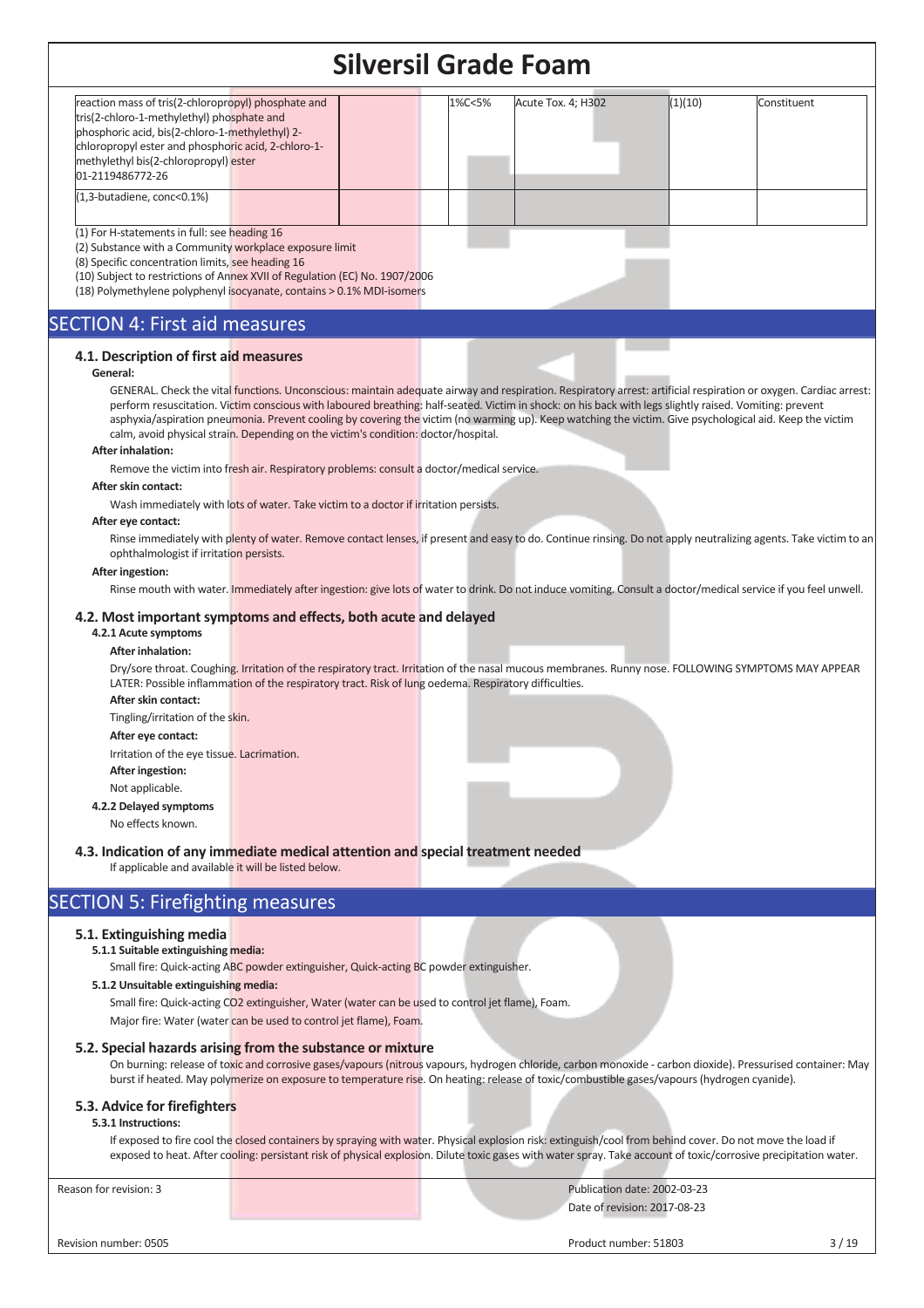#### **5.3.2 Special protective equipment for fire-fighters:**

Gloves. Protective goggles. Head/neck protection. Protective clothing. Heat/fire exposure: compressed air/oxygen apparatus.

## SECTION 6: Accidental release measures

#### **6.1. Personal precautions, protective equipment and emergency procedures**

Stop engines and no smoking. No naked flames or sparks. Spark- and explosionproof appliances and lighting equipment. **6.1.1 Protective equipment for non-emergency personnel** 

See heading 8.2

#### **6.1.2 Protective equipment for emergency responders**

Gloves. Protective goggles. Head/neck protection. Protective clothing.

Suitable protective clothing

See heading 8.2

### **6.2. Environmental precautions**

Dam up the solid spill. Use appropriate containment to avoid environmental contamination.

#### **6.3. Methods and material for containment and cleaning up**

Allow product to solidify and remove it by mechanical means. Carefully collect the spill/leftovers. Clean (treat) contaminated surfaces with acetone. Take collected spill to manufacturer/competent authority. Wash clothing and equipment after handling.

## **6.4. Reference to other sections**

See heading 13.

## SECTION 7: Handling and storage

The information in this section is a general description. If applicable and available, exposure scenarios are attached in annex. Always use the relevant exposure scenarios that correspond to your identified use.

### **7.1. Precautions for safe handling**

Use spark-/explosionproof appliances and lighting system. Keep away from naked flames/heat. Keep away from ignition sources/sparks. Observe very strict hygiene - avoid contact. Remove contaminated clothing immediately.

## **7.2. Conditions for safe storage, including any incompatibilities**

#### **7.2.1 Safe storage requirements:**

Storage temperature: < 50 °C. Store in a cool area. Keep out of direct sunlight. Store in a dry area. Ventilation at floor level. Fireproof storeroom. Unauthorized persons are not admitted. Meet the legal requirements. Max. storage time: 1 year(s).

### **7.2.2 Keep away from:**

Heat sources, ignition sources, (strong) acids, (strong) bases.

## **7.2.3 Suitable packaging material:**

Aerosol.

#### **7.2.4 Non suitable packaging material:**

No data available

#### **7.3. Specific end use(s)**

If applicable and available, exposure scenarios are attached in annex. See information supplied by the manufacturer

## SECTION 8: Exposure controls/personal protection

## **8.1. Control parameters**

## **8.1.1 Occupational exposure**

## **a) Occupational exposure limit values**

If limit values are applicable and available these will be listed below.

| EU                                                                  |                                                                                            |                           |
|---------------------------------------------------------------------|--------------------------------------------------------------------------------------------|---------------------------|
| Dimethylether                                                       | Time-weighted average exposure limit 8 h (Indicative occupational<br>exposure limit value) | 1000 ppm                  |
|                                                                     | Time-weighted average exposure limit 8 h (Indicative occupational<br>exposure limit value) | 1920 mg/m <sup>3</sup>    |
| <b>Belgium</b>                                                      |                                                                                            |                           |
| 4,4'-Diisocyanate de diphénylméthane (MDI)                          | Time-weighted average exposure limit 8 h                                                   | 0.005 ppm                 |
|                                                                     | Time-weighted average exposure limit 8 h                                                   | $0.052 \,\mathrm{mg/m^3}$ |
| Hydrocarbures aliphatiques sous forme gazeuse : (Alcanes C1-<br>C4) | Time-weighted average exposure limit 8 h                                                   | 1000 ppm                  |
| Oxyde de diméthyle                                                  | Time-weighted average exposure limit 8 h                                                   | 1000 ppm                  |
|                                                                     | Time-weighted average exposure limit 8 h                                                   | 1920 mg/m <sup>3</sup>    |
|                                                                     |                                                                                            |                           |
| Reason for revision: 3                                              | Publication date: 2002-03-23<br>Date of revision: 2017-08-23                               |                           |
| Revision number: 0505                                               | Product number: 51803                                                                      | 4/19                      |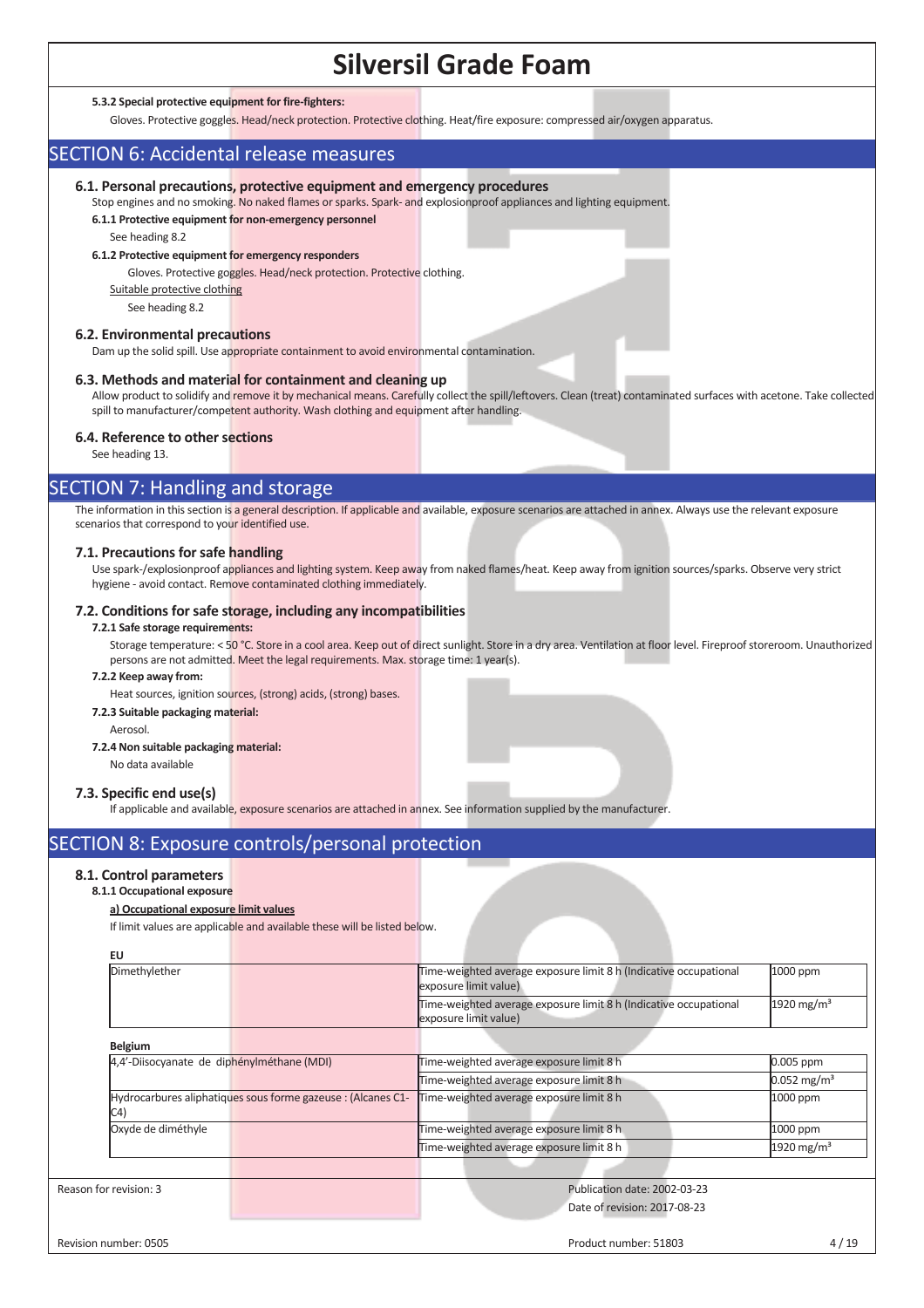| 4,4'-Diisocyanate de diphénylméthane                                     | limit value)<br>limit value)<br>indicative)<br>indicative)<br>indicative)          | Time-weighted average exposure limit 8 h (Public occupational exposure 496 ppm<br>Time-weighted average exposure limit 8 h (Public occupational exposure 950 mg/m <sup>3</sup><br>Short time value (Public occupational exposure limit value)<br>Short time value (Public occupational exposure limit value)<br>Time-weighted average exposure limit 8 h (VL: Valeur non réglementaire 0.01 ppm<br>Time-weighted average exposure limit 8 h (VL: Valeur non réglementaire 0.1 mg/m <sup>3</sup><br>Short time value (VL: Valeur non réglementaire indicative)<br>Short time value (VL: Valeur non réglementaire indicative) | 783 ppm<br>1500 mg/m <sup>3</sup><br>0.02 ppm                                                         |  |  |
|--------------------------------------------------------------------------|------------------------------------------------------------------------------------|-----------------------------------------------------------------------------------------------------------------------------------------------------------------------------------------------------------------------------------------------------------------------------------------------------------------------------------------------------------------------------------------------------------------------------------------------------------------------------------------------------------------------------------------------------------------------------------------------------------------------------|-------------------------------------------------------------------------------------------------------|--|--|
|                                                                          |                                                                                    |                                                                                                                                                                                                                                                                                                                                                                                                                                                                                                                                                                                                                             |                                                                                                       |  |  |
|                                                                          |                                                                                    |                                                                                                                                                                                                                                                                                                                                                                                                                                                                                                                                                                                                                             |                                                                                                       |  |  |
|                                                                          |                                                                                    |                                                                                                                                                                                                                                                                                                                                                                                                                                                                                                                                                                                                                             |                                                                                                       |  |  |
|                                                                          |                                                                                    |                                                                                                                                                                                                                                                                                                                                                                                                                                                                                                                                                                                                                             |                                                                                                       |  |  |
|                                                                          |                                                                                    |                                                                                                                                                                                                                                                                                                                                                                                                                                                                                                                                                                                                                             |                                                                                                       |  |  |
|                                                                          |                                                                                    |                                                                                                                                                                                                                                                                                                                                                                                                                                                                                                                                                                                                                             |                                                                                                       |  |  |
|                                                                          |                                                                                    |                                                                                                                                                                                                                                                                                                                                                                                                                                                                                                                                                                                                                             |                                                                                                       |  |  |
|                                                                          |                                                                                    |                                                                                                                                                                                                                                                                                                                                                                                                                                                                                                                                                                                                                             |                                                                                                       |  |  |
|                                                                          |                                                                                    |                                                                                                                                                                                                                                                                                                                                                                                                                                                                                                                                                                                                                             |                                                                                                       |  |  |
|                                                                          |                                                                                    |                                                                                                                                                                                                                                                                                                                                                                                                                                                                                                                                                                                                                             |                                                                                                       |  |  |
|                                                                          |                                                                                    |                                                                                                                                                                                                                                                                                                                                                                                                                                                                                                                                                                                                                             | $0.2 \text{ mg/m}^3$                                                                                  |  |  |
|                                                                          |                                                                                    | Time-weighted average exposure limit 8 h (VRI: Valeur réglementaire                                                                                                                                                                                                                                                                                                                                                                                                                                                                                                                                                         | 1000 ppm                                                                                              |  |  |
|                                                                          | indicative)                                                                        | Time-weighted average exposure limit 8 h (VRI: Valeur réglementaire                                                                                                                                                                                                                                                                                                                                                                                                                                                                                                                                                         | 1920 mg/m <sup>3</sup>                                                                                |  |  |
|                                                                          |                                                                                    |                                                                                                                                                                                                                                                                                                                                                                                                                                                                                                                                                                                                                             |                                                                                                       |  |  |
|                                                                          |                                                                                    |                                                                                                                                                                                                                                                                                                                                                                                                                                                                                                                                                                                                                             |                                                                                                       |  |  |
| Chloralkane, C14-17 (Chlorierte Paraffine C14-17)                        |                                                                                    | Time-weighted average exposure limit 8 h (TRGS 900)<br>Time-weighted average exposure limit 8 h (TRGS 900)                                                                                                                                                                                                                                                                                                                                                                                                                                                                                                                  | $0.05$ mg/m <sup>3</sup><br>$0.3$ ppm                                                                 |  |  |
|                                                                          |                                                                                    | Time-weighted average exposure limit 8 h (TRGS 900)                                                                                                                                                                                                                                                                                                                                                                                                                                                                                                                                                                         | 6 mg/m <sup>3</sup>                                                                                   |  |  |
|                                                                          |                                                                                    |                                                                                                                                                                                                                                                                                                                                                                                                                                                                                                                                                                                                                             |                                                                                                       |  |  |
|                                                                          |                                                                                    | Time-weighted average exposure limit 8 h (TRGS 900)                                                                                                                                                                                                                                                                                                                                                                                                                                                                                                                                                                         | 1000 ppm                                                                                              |  |  |
|                                                                          |                                                                                    | Time-weighted average exposure limit 8 h (TRGS 900)                                                                                                                                                                                                                                                                                                                                                                                                                                                                                                                                                                         | 1900 mg/m <sup>3</sup>                                                                                |  |  |
|                                                                          |                                                                                    | Time-weighted average exposure limit 8 h (TRGS 900)                                                                                                                                                                                                                                                                                                                                                                                                                                                                                                                                                                         | 1000 ppm                                                                                              |  |  |
|                                                                          |                                                                                    | Time-weighted average exposure limit 8 h (TRGS 900)                                                                                                                                                                                                                                                                                                                                                                                                                                                                                                                                                                         | 2400 mg/m <sup>3</sup>                                                                                |  |  |
|                                                                          |                                                                                    | Time-weighted average exposure limit 8 h (TRGS 900)                                                                                                                                                                                                                                                                                                                                                                                                                                                                                                                                                                         | $0.05$ mg/m <sup>3</sup>                                                                              |  |  |
|                                                                          |                                                                                    | Time-weighted average exposure limit 8 h (TRGS 900)                                                                                                                                                                                                                                                                                                                                                                                                                                                                                                                                                                         | 1000 ppm                                                                                              |  |  |
|                                                                          |                                                                                    | Time-weighted average exposure limit 8 h (TRGS 900)                                                                                                                                                                                                                                                                                                                                                                                                                                                                                                                                                                         | 1800 mg/m <sup>3</sup>                                                                                |  |  |
|                                                                          |                                                                                    |                                                                                                                                                                                                                                                                                                                                                                                                                                                                                                                                                                                                                             |                                                                                                       |  |  |
|                                                                          | (EH40/2005))                                                                       | Time-weighted average exposure limit 8 h (Workplace exposure limit                                                                                                                                                                                                                                                                                                                                                                                                                                                                                                                                                          | 400 ppm                                                                                               |  |  |
|                                                                          | (EH40/2005))                                                                       | Time-weighted average exposure limit 8 h (Workplace exposure limit                                                                                                                                                                                                                                                                                                                                                                                                                                                                                                                                                          | 766 mg/m <sup>3</sup>                                                                                 |  |  |
|                                                                          |                                                                                    | Short time value (Workplace exposure limit (EH40/2005))                                                                                                                                                                                                                                                                                                                                                                                                                                                                                                                                                                     | 500 ppm                                                                                               |  |  |
|                                                                          | Short time value (Workplace exposure limit (EH40/2005))                            |                                                                                                                                                                                                                                                                                                                                                                                                                                                                                                                                                                                                                             |                                                                                                       |  |  |
| socyanates, all (as -NCO) Except methyl isocyanate                       | Time-weighted average exposure limit 8 h (Workplace exposure limit<br>(EH40/2005)) |                                                                                                                                                                                                                                                                                                                                                                                                                                                                                                                                                                                                                             |                                                                                                       |  |  |
|                                                                          |                                                                                    | Short time value (Workplace exposure limit (EH40/2005))                                                                                                                                                                                                                                                                                                                                                                                                                                                                                                                                                                     | $0.07 \text{ mg/m}^3$                                                                                 |  |  |
|                                                                          |                                                                                    |                                                                                                                                                                                                                                                                                                                                                                                                                                                                                                                                                                                                                             |                                                                                                       |  |  |
|                                                                          | Short time value (TLV - Adopted Value)                                             |                                                                                                                                                                                                                                                                                                                                                                                                                                                                                                                                                                                                                             | 1000 ppm                                                                                              |  |  |
| Methylene bisphenyl isocyanate (MDI)                                     |                                                                                    | Time-weighted average exposure limit 8 h (TLV - Adopted Value)                                                                                                                                                                                                                                                                                                                                                                                                                                                                                                                                                              | 0.005 ppm                                                                                             |  |  |
|                                                                          |                                                                                    |                                                                                                                                                                                                                                                                                                                                                                                                                                                                                                                                                                                                                             |                                                                                                       |  |  |
| If limit values are applicable and available these will be listed below. |                                                                                    |                                                                                                                                                                                                                                                                                                                                                                                                                                                                                                                                                                                                                             |                                                                                                       |  |  |
|                                                                          |                                                                                    |                                                                                                                                                                                                                                                                                                                                                                                                                                                                                                                                                                                                                             |                                                                                                       |  |  |
|                                                                          |                                                                                    |                                                                                                                                                                                                                                                                                                                                                                                                                                                                                                                                                                                                                             |                                                                                                       |  |  |
|                                                                          |                                                                                    |                                                                                                                                                                                                                                                                                                                                                                                                                                                                                                                                                                                                                             |                                                                                                       |  |  |
|                                                                          |                                                                                    |                                                                                                                                                                                                                                                                                                                                                                                                                                                                                                                                                                                                                             |                                                                                                       |  |  |
|                                                                          |                                                                                    |                                                                                                                                                                                                                                                                                                                                                                                                                                                                                                                                                                                                                             |                                                                                                       |  |  |
|                                                                          |                                                                                    |                                                                                                                                                                                                                                                                                                                                                                                                                                                                                                                                                                                                                             |                                                                                                       |  |  |
|                                                                          |                                                                                    |                                                                                                                                                                                                                                                                                                                                                                                                                                                                                                                                                                                                                             |                                                                                                       |  |  |
|                                                                          |                                                                                    |                                                                                                                                                                                                                                                                                                                                                                                                                                                                                                                                                                                                                             |                                                                                                       |  |  |
|                                                                          |                                                                                    |                                                                                                                                                                                                                                                                                                                                                                                                                                                                                                                                                                                                                             |                                                                                                       |  |  |
|                                                                          |                                                                                    |                                                                                                                                                                                                                                                                                                                                                                                                                                                                                                                                                                                                                             |                                                                                                       |  |  |
| Type                                                                     |                                                                                    |                                                                                                                                                                                                                                                                                                                                                                                                                                                                                                                                                                                                                             |                                                                                                       |  |  |
|                                                                          |                                                                                    | <b>Test</b><br><b>NIOSH</b><br><b>NIOSH</b><br>8.1.3 Applicable limit values when using the substance or mixture as intended<br>If limit values are applicable and available these will be listed below.<br>Long-term systemic effects inhalation<br>Long-term systemic effects dermal                                                                                                                                                                                                                                                                                                                                      | <b>Number</b><br>5521<br>5522<br>Value<br><b>Remark</b><br>6.7 mg/m <sup>3</sup><br>47.9 mg/kg bw/day |  |  |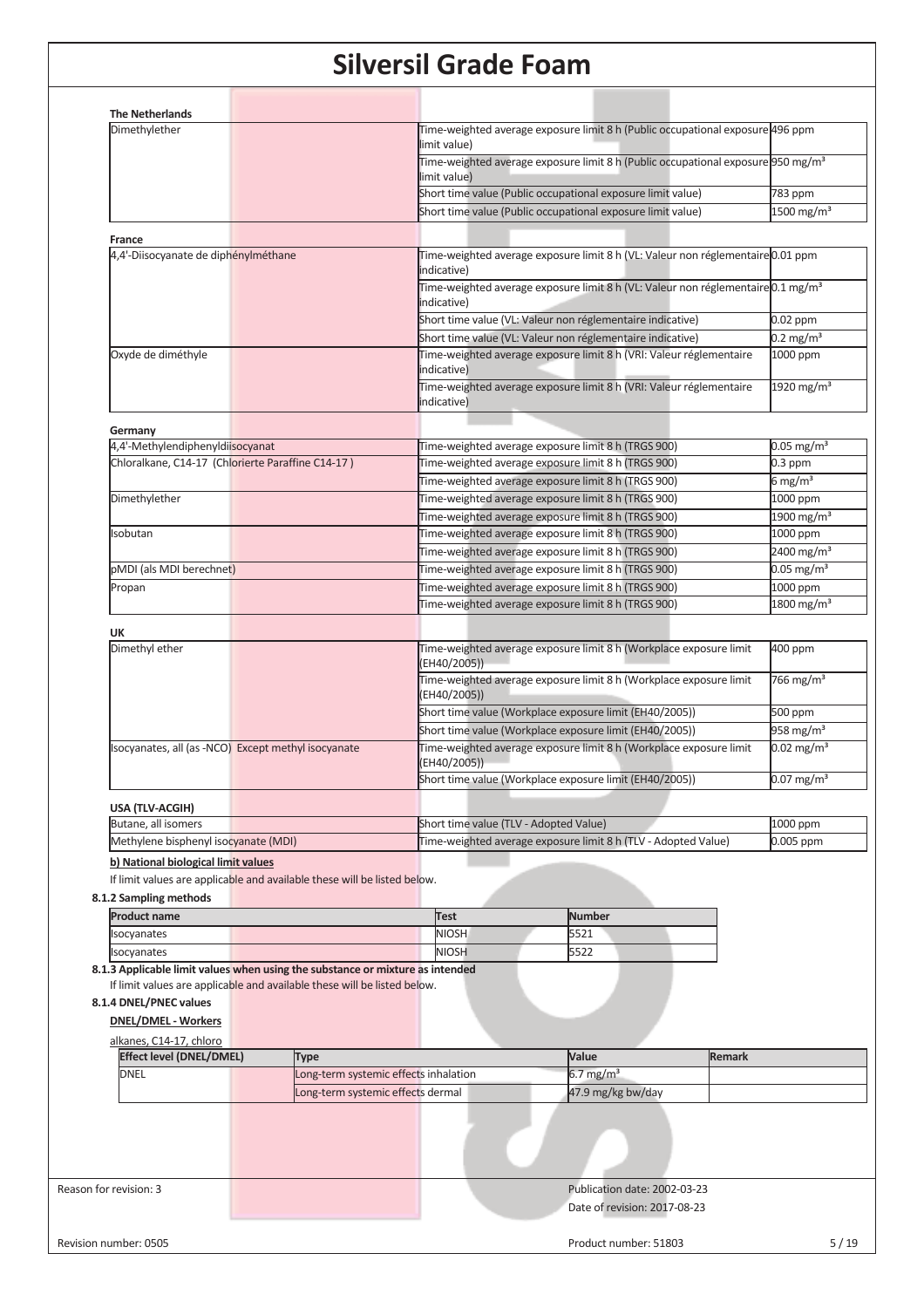| <b>Effect level (DNEL/DMEL)</b>                                    | <b>Type</b>                                                                                                                                                       | Value                    | Remark        |
|--------------------------------------------------------------------|-------------------------------------------------------------------------------------------------------------------------------------------------------------------|--------------------------|---------------|
| <b>DNEL</b>                                                        | Long-term systemic effects inhalation                                                                                                                             | 5.82 mg/ $m3$            |               |
|                                                                    | Acute systemic effects inhalation                                                                                                                                 | 22.4 mg/m <sup>3</sup>   |               |
|                                                                    | Long-term systemic effects dermal                                                                                                                                 | 2.08 mg/kg bw/day        |               |
|                                                                    | Acute systemic effects dermal                                                                                                                                     | 8 mg/kg bw/day           |               |
| <b>DNEL/DMEL - General population</b>                              |                                                                                                                                                                   |                          |               |
| alkanes, C14-17, chloro<br><b>Effect level (DNEL/DMEL)</b>         | <b>Type</b>                                                                                                                                                       | Value                    | <b>Remark</b> |
| <b>DNEL</b>                                                        | Long-term systemic effects inhalation                                                                                                                             | $2$ mg/m <sup>3</sup>    |               |
|                                                                    | Long-term systemic effects dermal                                                                                                                                 | 28.75 mg/kg bw/day       |               |
|                                                                    | Long-term systemic effects oral                                                                                                                                   | 0.58 mg/kg bw/day        |               |
|                                                                    | reaction mass of tris(2-chloropropyl) phosphate and tris(2-chloro-1-methylethyl) phosphate and phosphoric acid, bis(2-chloro-1-methylethyl) 2-chloropropyl        |                          |               |
| <b>Effect level (DNEL/DMEL)</b>                                    | <b>Type</b>                                                                                                                                                       | Value                    | <b>Remark</b> |
| <b>DNEL</b>                                                        | Long-term systemic effects inhalation                                                                                                                             | $1.46$ mg/m <sup>3</sup> |               |
|                                                                    | Acute systemic effects inhalation                                                                                                                                 | $11.2$ mg/m <sup>3</sup> |               |
|                                                                    | Long-term systemic effects dermal                                                                                                                                 | 1.04 mg/kg bw/day        |               |
|                                                                    | Acute systemic effects dermal                                                                                                                                     | 4 mg/kg bw/day           |               |
|                                                                    | Long-term systemic effects oral                                                                                                                                   | 0.52 mg/kg bw/day        |               |
| <b>PNEC</b>                                                        |                                                                                                                                                                   |                          |               |
| alkanes, C14-17, chloro                                            |                                                                                                                                                                   |                          |               |
| <b>Compartments</b>                                                | Value                                                                                                                                                             | <b>Remark</b>            |               |
| Fresh water                                                        | $1 \mu g/l$                                                                                                                                                       |                          |               |
| Marine water                                                       | $0.2 \mu g/l$                                                                                                                                                     |                          |               |
| <b>STP</b>                                                         | 80 mg/l                                                                                                                                                           |                          |               |
| Fresh water sediment                                               | 13 mg/kg sediment dw                                                                                                                                              |                          |               |
| Marine water sediment                                              | 2.6 mg/kg sediment dw                                                                                                                                             |                          |               |
| Soil                                                               | 11.9 mg/kg soil dw                                                                                                                                                |                          |               |
| Oral                                                               | 10 mg/kg food                                                                                                                                                     |                          |               |
|                                                                    | reaction mass of tris(2-chloropropyl) phosphate and tris(2-chloro-1-methylethyl) phosphate and phosphoric acid, bis(2-chloro-1-methylethyl) 2-chloropropyl        |                          |               |
| <b>Compartments</b>                                                | Value                                                                                                                                                             | <b>Remark</b>            |               |
| Fresh water                                                        | $0.64$ mg/l                                                                                                                                                       |                          |               |
| Aqua (intermittent releases)                                       | $0.51$ mg/l                                                                                                                                                       |                          |               |
| Marine water                                                       | 0.064 mg/l                                                                                                                                                        |                          |               |
| <b>STP</b>                                                         | 7.84 mg/l                                                                                                                                                         |                          |               |
| Fresh water sediment                                               | 13.4 mg/kg sediment dw                                                                                                                                            |                          |               |
| Marine water sediment                                              | 1.34 mg/kg sediment dw                                                                                                                                            |                          |               |
| Soil                                                               | 1.7 mg/kg soil dw                                                                                                                                                 |                          |               |
| Oral                                                               | 11.6 mg/kg food                                                                                                                                                   |                          |               |
| 8.1.5 Control banding                                              |                                                                                                                                                                   |                          |               |
| If applicable and available it will be listed below.               |                                                                                                                                                                   |                          |               |
| 8.2. Exposure controls                                             |                                                                                                                                                                   |                          |               |
|                                                                    | The information in this section is a general description. If applicable and available, exposure scenarios are attached in annex. Always use the relevant exposure |                          |               |
| scenarios that correspond to your identified use.                  |                                                                                                                                                                   |                          |               |
| 8.2.1 Appropriate engineering controls                             |                                                                                                                                                                   |                          |               |
| concentration in the air regularly.                                | Use spark-/explosionproof appliances and lighting system. Keep away from naked flames/heat. Keep away from ignition sources/sparks. Measure the                   |                          |               |
|                                                                    | 8.2.2 Individual protection measures, such as personal protective equipment                                                                                       |                          |               |
|                                                                    | Observe very strict hygiene - avoid contact. Do not eat, drink or smoke during work.                                                                              |                          |               |
| a) Respiratory protection:                                         |                                                                                                                                                                   |                          |               |
| Wear gas mask with filter type A if conc. in air > exposure limit. |                                                                                                                                                                   |                          |               |
| b) Hand protection:                                                |                                                                                                                                                                   |                          |               |
| Gloves.                                                            |                                                                                                                                                                   |                          |               |
|                                                                    |                                                                                                                                                                   | <b>Thickness</b>         |               |
| <b>Materials</b>                                                   | <b>Breakthrough time</b>                                                                                                                                          |                          |               |
| LDPE (Low Density Poly Ethylene)                                   | > 10 minutes                                                                                                                                                      | 0.025 mm                 |               |
| c) Eye protection:                                                 |                                                                                                                                                                   |                          |               |
| Protective goggles.                                                |                                                                                                                                                                   |                          |               |

Head/neck protection. Protective clothing.

## **8.2.3 Environmental exposure controls:** See headings 6.2, 6.3 and 13

Reason for revision: 3 **Publication date: 2002-03-23**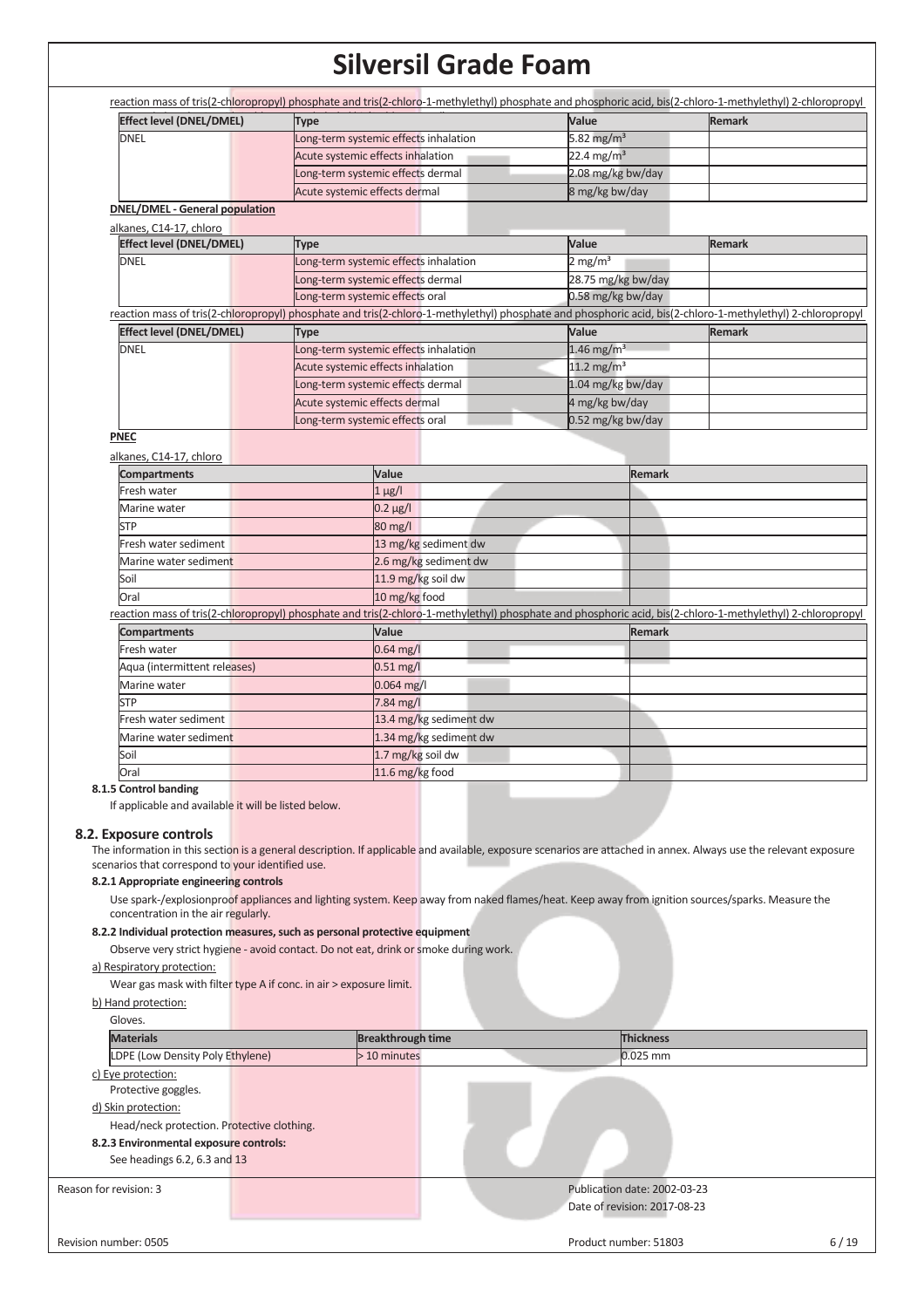| 9.1. Information on basic physical and chemical properties |                                                        |
|------------------------------------------------------------|--------------------------------------------------------|
| Physical form                                              | Aerosol                                                |
| Odour                                                      | Characteristic odour                                   |
| Odour threshold                                            | No data available                                      |
| Colour                                                     | Variable in colour, depending on the composition       |
| Particle size                                              | Not applicable                                         |
| <b>Explosion limits</b>                                    | No data available                                      |
| Flammability                                               | Extremely flammable aerosol.                           |
| Log Kow                                                    | Not applicable (mixture)                               |
| Dynamic viscosity                                          | No data available                                      |
| Kinematic viscosity                                        | No data available                                      |
| <b>Melting point</b>                                       | No data available                                      |
| <b>Boiling point</b>                                       | No data available                                      |
| Flash point                                                | Not applicable                                         |
| Evaporation rate                                           | No data available                                      |
| Relative vapour density                                    | >1                                                     |
| Vapour pressure                                            | No data available                                      |
| Solubility                                                 | Organic solvents ; soluble                             |
|                                                            | Water; insoluble                                       |
| Relative density                                           | 0.95; 20 °C                                            |
| Decomposition temperature                                  | No data available                                      |
| Auto-ignition temperature                                  | No data available                                      |
| <b>Explosive properties</b>                                | No chemical group associated with explosive properties |
| Oxidising properties                                       | No chemical group associated with oxidising properties |
| pН                                                         | No data available                                      |

## SECTION 10: Stability and reactivity

#### **10.1. Reactivity**

May be ignited by sparks. Gas/vapour spreads at floor level: ignition hazard. No data available.

#### **10.2. Chemical stability**

Stable under normal conditions.

## **10.3. Possibility of hazardous reactions**

May polymerize with many compounds e.g.: (strong) bases and amines. Reacts violently with (some) acids/bases.

## **10.4. Conditions to avoid**

#### **Precautionary measures**

Use spark-/explosionproof appliances and lighting system. Keep away from naked flames/heat. Keep away from ignition sources/sparks.

### **10.5. Incompatible materials**

### (strong) acids, (strong) bases.

### **10.6. Hazardous decomposition products**

On heating: release of toxic/combustible gases/vapours (hydrogen cyanide). On burning: release of toxic and corrosive gases/vapours (nitrous vapours, hydrogen chloride, carbon monoxide - carbon dioxide).

## SECTION 11: Toxicological information

## **11.1. Information on toxicological effects**

## **11.1.1 Test results**

## **Acute toxicity**

## Silversil Grade Foam

No (test)data on the mixture available Judgement is based on the relevant ingredients

Reason for revision: 3 Publication date: 2002-03-23 Date of revision: 2017-08-23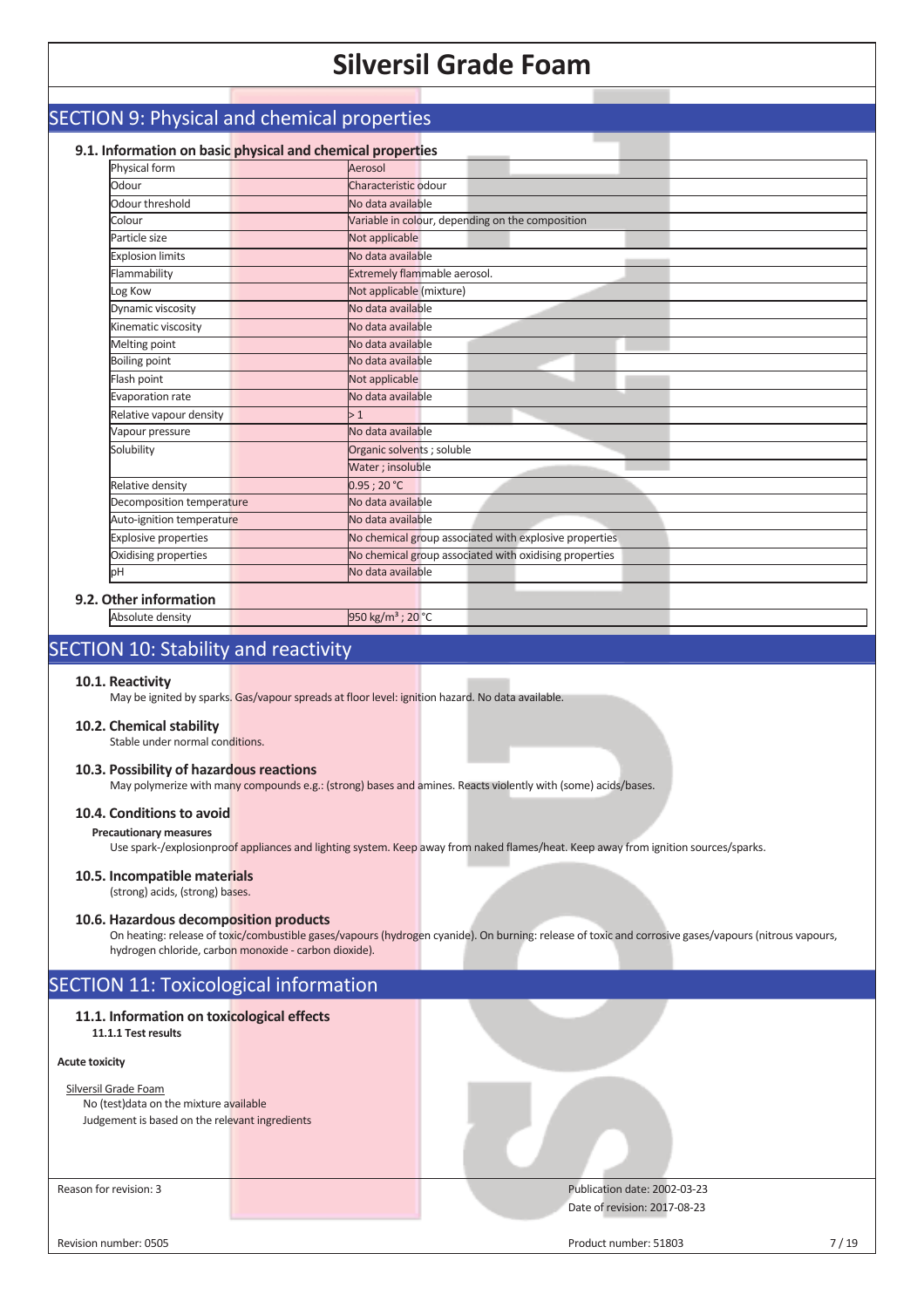|                                                                                                                                                |                              |                                                                                        |                      | JIIVUI JII YHUUU I VUIII |                                                                                                                                                                  |                           |               |
|------------------------------------------------------------------------------------------------------------------------------------------------|------------------------------|----------------------------------------------------------------------------------------|----------------------|--------------------------|------------------------------------------------------------------------------------------------------------------------------------------------------------------|---------------------------|---------------|
| polymethylene polyphenyl isocyanate                                                                                                            |                              |                                                                                        |                      |                          |                                                                                                                                                                  |                           |               |
| Route of exposure                                                                                                                              | Parameter                    | <b>Method</b>                                                                          | Value                | <b>Exposure time</b>     | <b>Species</b>                                                                                                                                                   | Value<br>determination    | <b>Remark</b> |
| Oral                                                                                                                                           | LD50                         |                                                                                        | > 10000 mg/kg        |                          | Rat                                                                                                                                                              | Literature study          |               |
| Dermal                                                                                                                                         | LD50                         |                                                                                        | > 5000 mg/kg         |                          | Rabbit                                                                                                                                                           | Literature study          |               |
| Inhalation (vapours)                                                                                                                           | <b>LD50</b>                  |                                                                                        | 10 mg/l - 20 mg/l    | 4 <sub>h</sub>           | Rat                                                                                                                                                              | Literature study          |               |
| Inhalation                                                                                                                                     |                              |                                                                                        | category 4           |                          |                                                                                                                                                                  | Literature study          |               |
| alkanes, C14-17, chloro                                                                                                                        |                              |                                                                                        |                      |                          |                                                                                                                                                                  |                           |               |
| Route of exposure                                                                                                                              | Parameter                    | Method                                                                                 | Value                | <b>Exposure time</b>     | <b>Species</b>                                                                                                                                                   | Value<br>determination    | <b>Remark</b> |
| Oral                                                                                                                                           | LD50                         |                                                                                        | > 4000 mg/kg bw      |                          | Rat (male/female)                                                                                                                                                | Experimental value        |               |
| Dermal                                                                                                                                         | LD50                         |                                                                                        | >13500 mg/kg bw      | 24 h                     | Rabbit                                                                                                                                                           | Read-across               |               |
| Inhalation (vapours)                                                                                                                           | <b>LC50</b>                  |                                                                                        | > 48.170 mg/l air    | 1 <sub>h</sub>           | Rat                                                                                                                                                              | Read-across               |               |
|                                                                                                                                                |                              |                                                                                        |                      |                          | reaction mass of tris(2-chloropropyl) phosphate and tris(2-chloro-1-methylethyl) phosphate and phosphoric acid, bis(2-chloro-1-methylethyl) 2-chloropropyl ester |                           |               |
|                                                                                                                                                |                              | and phosphoric acid, 2-chloro-1-methylethyl bis(2-chloropropyl) ester                  |                      |                          |                                                                                                                                                                  |                           |               |
| Route of exposure                                                                                                                              | Parameter Method             |                                                                                        | Value                | <b>Exposure time</b>     | <b>Species</b>                                                                                                                                                   | Value<br>determination    | <b>Remark</b> |
| Oral                                                                                                                                           | LD50                         | EU Method B.1 tris                                                                     | 632 mg/kg bw         |                          | Rat (female)                                                                                                                                                     | <b>Experimental value</b> |               |
| Dermal                                                                                                                                         | LD50                         | <b>OECD 402</b>                                                                        | > 2000 mg/kg bw      | 24h                      | Rat (male/female)                                                                                                                                                | Experimental value        |               |
| Inhalation (aerosol)                                                                                                                           | C50                          | <b>OECD 403</b>                                                                        | $> 7$ mg/l           | 4 h                      | Rat (male/female)                                                                                                                                                | <b>Experimental value</b> |               |
| Corrosion/irritation<br>Silversil Grade Foam<br>No (test) data on the mixture available<br>Classification is based on the relevant ingredients |                              |                                                                                        |                      |                          |                                                                                                                                                                  |                           |               |
| polymethylene polyphenyl isocyanate                                                                                                            |                              |                                                                                        |                      |                          |                                                                                                                                                                  |                           |               |
| Route of exposure Result                                                                                                                       |                              | <b>Method</b>                                                                          | <b>Exposure time</b> | Time point               | <b>Species</b>                                                                                                                                                   | Value<br>determination    | <b>Remark</b> |
| Eye                                                                                                                                            | Irritating;<br>category 2    |                                                                                        |                      |                          |                                                                                                                                                                  | Literature study          |               |
| Skin                                                                                                                                           | Irritating;                  |                                                                                        |                      |                          |                                                                                                                                                                  | Literature study          |               |
|                                                                                                                                                | category 2                   |                                                                                        |                      |                          |                                                                                                                                                                  |                           |               |
| Inhalation                                                                                                                                     | Irritating;<br>STOT SE cat.3 |                                                                                        |                      |                          |                                                                                                                                                                  | Literature study          |               |
| alkanes, C14-17, chloro                                                                                                                        |                              |                                                                                        |                      |                          |                                                                                                                                                                  |                           |               |
| Route of exposure Result                                                                                                                       |                              | <b>Method</b>                                                                          | <b>Exposure time</b> | Time point               | <b>Species</b>                                                                                                                                                   | Value<br>determination    | <b>Remark</b> |
| Eye                                                                                                                                            | Slightly irritating          |                                                                                        |                      |                          | Rabbit                                                                                                                                                           | Expert judgement          |               |
| Skin                                                                                                                                           | Slightly irritating          | <b>OECD 404</b>                                                                        | 4h                   | 24; 72 hours             | Rabbit                                                                                                                                                           | Expert judgement          |               |
|                                                                                                                                                |                              |                                                                                        |                      |                          | reaction mass of tris(2-chloropropyl) phosphate and tris(2-chloro-1-methylethyl) phosphate and phosphoric acid, bis(2-chloro-1-methylethyl) 2-chloropropyl ester |                           |               |
| Route of exposure Result                                                                                                                       |                              | and phosphoric acid, 2-chloro-1-methylethyl bis(2-chloropropyl) ester<br><b>Method</b> | <b>Exposure time</b> | <b>Time point</b>        | <b>Species</b>                                                                                                                                                   | Value<br>determination    | <b>Remark</b> |
| Eye                                                                                                                                            | Not irritating               | <b>OECD 405</b>                                                                        | 24h                  | 7 days                   | Rabbit                                                                                                                                                           | <b>Experimental value</b> |               |
| Skin                                                                                                                                           | Not irritating               | <b>OECD 404</b>                                                                        | 4 <sub>h</sub>       | 7 days                   | Rabbit                                                                                                                                                           | <b>Experimental value</b> |               |
| Conclusion                                                                                                                                     |                              |                                                                                        |                      |                          |                                                                                                                                                                  |                           |               |
| Causes skin irritation.                                                                                                                        |                              |                                                                                        |                      |                          |                                                                                                                                                                  |                           |               |
| Causes serious eye irritation.                                                                                                                 |                              |                                                                                        |                      |                          |                                                                                                                                                                  |                           |               |
| May cause respiratory irritation.                                                                                                              |                              |                                                                                        |                      |                          |                                                                                                                                                                  |                           |               |
| Respiratory or skin sensitisation                                                                                                              |                              |                                                                                        |                      |                          |                                                                                                                                                                  |                           |               |
| Silversil Grade Foam                                                                                                                           |                              |                                                                                        |                      |                          |                                                                                                                                                                  |                           |               |
| No (test) data on the mixture available                                                                                                        |                              |                                                                                        |                      |                          |                                                                                                                                                                  |                           |               |
| Classification is based on the relevant ingredients                                                                                            |                              |                                                                                        |                      |                          |                                                                                                                                                                  |                           |               |
|                                                                                                                                                |                              |                                                                                        |                      |                          |                                                                                                                                                                  |                           |               |
| Reason for revision: 3                                                                                                                         |                              |                                                                                        |                      |                          | Publication date: 2002-03-23                                                                                                                                     |                           |               |
|                                                                                                                                                |                              |                                                                                        |                      |                          | Date of revision: 2017-08-23                                                                                                                                     |                           |               |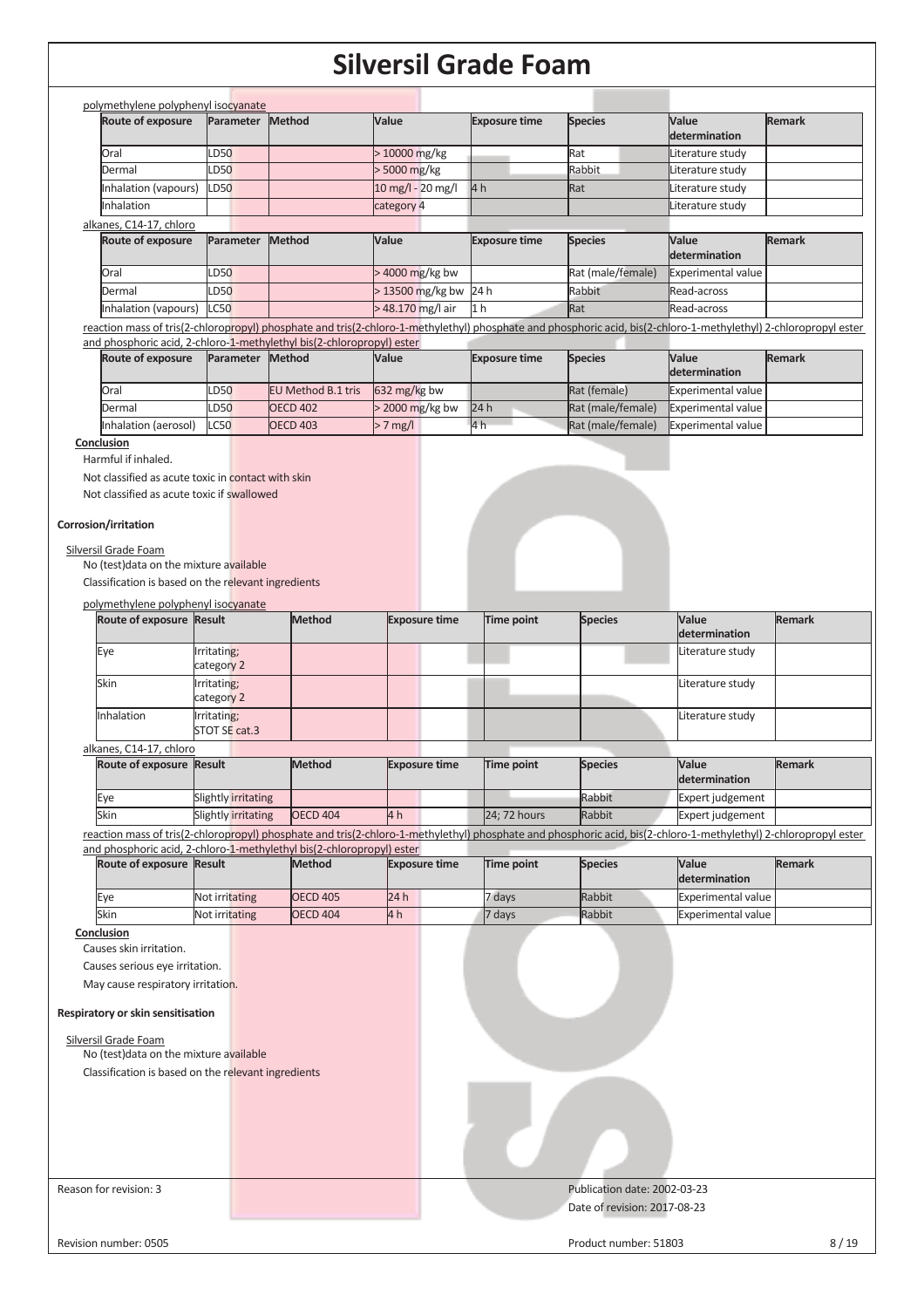|                                                                                                                                                                                                                                                                                                                                              |                            |               |                                  |                                                       |                      | Siiversii Graue Foain            |                                                              |                                                                                                                                                                  |                               |
|----------------------------------------------------------------------------------------------------------------------------------------------------------------------------------------------------------------------------------------------------------------------------------------------------------------------------------------------|----------------------------|---------------|----------------------------------|-------------------------------------------------------|----------------------|----------------------------------|--------------------------------------------------------------|------------------------------------------------------------------------------------------------------------------------------------------------------------------|-------------------------------|
| polymethylene polyphenyl isocyanate                                                                                                                                                                                                                                                                                                          |                            |               |                                  |                                                       |                      |                                  |                                                              |                                                                                                                                                                  |                               |
| Route of exposure Result                                                                                                                                                                                                                                                                                                                     |                            |               | <b>Method</b>                    |                                                       | <b>Exposure time</b> | <b>Observation time</b><br>point | <b>Species</b>                                               | <b>Value determination Remark</b>                                                                                                                                |                               |
| Skin                                                                                                                                                                                                                                                                                                                                         | Sensitizing;               |               |                                  |                                                       |                      |                                  |                                                              | Literature study                                                                                                                                                 |                               |
| Inhalation                                                                                                                                                                                                                                                                                                                                   | category 1<br>Sensitizing; |               |                                  |                                                       |                      |                                  |                                                              | Literature study                                                                                                                                                 |                               |
|                                                                                                                                                                                                                                                                                                                                              | category 1                 |               |                                  |                                                       |                      |                                  |                                                              |                                                                                                                                                                  |                               |
| alkanes, C14-17, chloro                                                                                                                                                                                                                                                                                                                      |                            |               |                                  |                                                       |                      |                                  |                                                              |                                                                                                                                                                  |                               |
| Route of exposure Result                                                                                                                                                                                                                                                                                                                     |                            |               | <b>Method</b>                    |                                                       | <b>Exposure time</b> | <b>Observation time</b><br>point | <b>Species</b>                                               | Value determination Remark                                                                                                                                       |                               |
| Skin                                                                                                                                                                                                                                                                                                                                         | Not sensitizing            |               | Guinea pig<br>maximisation test  |                                                       |                      | 48 hours                         | Guinea pig                                                   | <b>Experimental value</b>                                                                                                                                        |                               |
| and phosphoric acid, 2-chloro-1-methylethyl bis(2-chloropropyl) ester                                                                                                                                                                                                                                                                        |                            |               |                                  |                                                       |                      |                                  |                                                              | reaction mass of tris(2-chloropropyl) phosphate and tris(2-chloro-1-methylethyl) phosphate and phosphoric acid, bis(2-chloro-1-methylethyl) 2-chloropropyl ester |                               |
| Route of exposure Result                                                                                                                                                                                                                                                                                                                     |                            |               | <b>Method</b>                    |                                                       | <b>Exposure time</b> | <b>Observation time</b><br>point | <b>Species</b>                                               | <b>Value determination Remark</b>                                                                                                                                |                               |
| Skin                                                                                                                                                                                                                                                                                                                                         | Not sensitizing            |               | <b>OECD 429</b>                  |                                                       |                      |                                  | Mouse (female)                                               | <b>Experimental value</b>                                                                                                                                        |                               |
| Conclusion<br>May cause an allergic skin reaction.<br>May cause allergy or asthma symptoms or breathing difficulties if inhaled.<br>Specific target organ toxicity<br>Silversil Grade Foam                                                                                                                                                   |                            |               |                                  |                                                       |                      |                                  |                                                              |                                                                                                                                                                  |                               |
| No (test) data on the mixture available<br>Classification is based on the relevant ingredients                                                                                                                                                                                                                                               |                            |               |                                  |                                                       |                      |                                  |                                                              |                                                                                                                                                                  |                               |
| polymethylene polyphenyl isocyanate<br>Route of exposure Parameter                                                                                                                                                                                                                                                                           |                            |               | Method                           | Value                                                 | Organ                | <b>Effect</b>                    | <b>Exposure time Species</b>                                 |                                                                                                                                                                  | <b>Value</b><br>determination |
| Inhalation                                                                                                                                                                                                                                                                                                                                   |                            |               |                                  | <b>STOT RE cat.2</b>                                  |                      |                                  |                                                              |                                                                                                                                                                  | Literature study              |
| alkanes, C14-17, chloro                                                                                                                                                                                                                                                                                                                      |                            |               |                                  |                                                       |                      |                                  |                                                              |                                                                                                                                                                  |                               |
| Route of exposure Parameter                                                                                                                                                                                                                                                                                                                  |                            |               | Method                           | Value                                                 | Organ                | <b>Effect</b>                    | <b>Exposure time</b>                                         | <b>Species</b>                                                                                                                                                   | Value<br>determination        |
| Oral (diet)                                                                                                                                                                                                                                                                                                                                  | <b>NOAEL</b>               |               | Equivalent to<br><b>OECD 408</b> | 300 ppm                                               |                      | No effect                        |                                                              | 13 weeks (daily) Rat (male/female)                                                                                                                               | <b>Experimental value</b>     |
| Oral (diet)                                                                                                                                                                                                                                                                                                                                  | <b>NOAEL</b>               |               | Equivalent to<br><b>OECD 408</b> | $23 \text{ mg/kg}$<br>bw/day - $24.6$<br>mg/kg bw/day |                      | No effect                        |                                                              | 13 weeks (daily) Rat (male/female)                                                                                                                               | <b>Experimental value</b>     |
| Dermal                                                                                                                                                                                                                                                                                                                                       |                            |               |                                  |                                                       |                      |                                  |                                                              |                                                                                                                                                                  | Data waiving                  |
| Inhalation                                                                                                                                                                                                                                                                                                                                   |                            |               |                                  |                                                       |                      |                                  |                                                              |                                                                                                                                                                  | Data waiving                  |
| and phosphoric acid, 2-chloro-1-methylethyl bis(2-chloropropyl) ester                                                                                                                                                                                                                                                                        |                            |               |                                  |                                                       |                      |                                  |                                                              | reaction mass of tris(2-chloropropyl) phosphate and tris(2-chloro-1-methylethyl) phosphate and phosphoric acid, bis(2-chloro-1-methylethyl) 2-chloropropyl ester |                               |
| Route of exposure Parameter                                                                                                                                                                                                                                                                                                                  |                            |               | <b>Method</b>                    | Value                                                 | Organ                | <b>Effect</b>                    | <b>Exposure time Species</b>                                 |                                                                                                                                                                  | Value<br>determination        |
| Oral (diet)                                                                                                                                                                                                                                                                                                                                  | <b>NOAEL</b>               |               | Subchronic<br>toxicity test      | 171 mg/kg<br>bw/day                                   |                      | No effect                        | 13 weeks (daily) Rat (female)                                |                                                                                                                                                                  | <b>Experimental value</b>     |
| Oral (diet)                                                                                                                                                                                                                                                                                                                                  | <b>LOAEL</b>               |               | Subchronic<br>toxicity test      | 52 mg/kg<br>bw/day                                    | Liver                | Weight gain                      | 13 weeks (daily) Rat (male)                                  |                                                                                                                                                                  | <b>Experimental value</b>     |
| Inhalation<br>(vapours)                                                                                                                                                                                                                                                                                                                      | Dose level                 |               |                                  | 0.586 mg/l air                                        |                      | No effect                        |                                                              | Mouse (male)                                                                                                                                                     | <b>Experimental value</b>     |
| Conclusion<br>May cause damage to organs through prolonged or repeated exposure if inhaled.<br>Not classified as sub-chronically toxic in contact with skin<br>Not classified as sub-chronically toxic if swallowed<br>Mutagenicity (in vitro)<br>Silversil Grade Foam<br>No (test) data on the mixture available<br>alkanes, C14-17, chloro |                            |               |                                  |                                                       |                      |                                  |                                                              |                                                                                                                                                                  |                               |
| <b>Result</b>                                                                                                                                                                                                                                                                                                                                |                            | <b>Method</b> |                                  |                                                       | Test substrate       |                                  | <b>Effect</b>                                                |                                                                                                                                                                  | <b>Value determination</b>    |
| Negative with metabolic<br>activation, negative without<br>metabolic activation                                                                                                                                                                                                                                                              |                            |               | <b>OECD 471</b>                  |                                                       |                      | Bacteria (S.typhimurium)         | No effect                                                    | Experimental value                                                                                                                                               |                               |
|                                                                                                                                                                                                                                                                                                                                              |                            |               |                                  |                                                       |                      |                                  |                                                              |                                                                                                                                                                  |                               |
| Reason for revision: 3                                                                                                                                                                                                                                                                                                                       |                            |               |                                  |                                                       |                      |                                  | Publication date: 2002-03-23<br>Date of revision: 2017-08-23 |                                                                                                                                                                  |                               |
| Revision number: 0505                                                                                                                                                                                                                                                                                                                        |                            |               |                                  |                                                       |                      |                                  | Product number: 51803                                        |                                                                                                                                                                  | 9/19                          |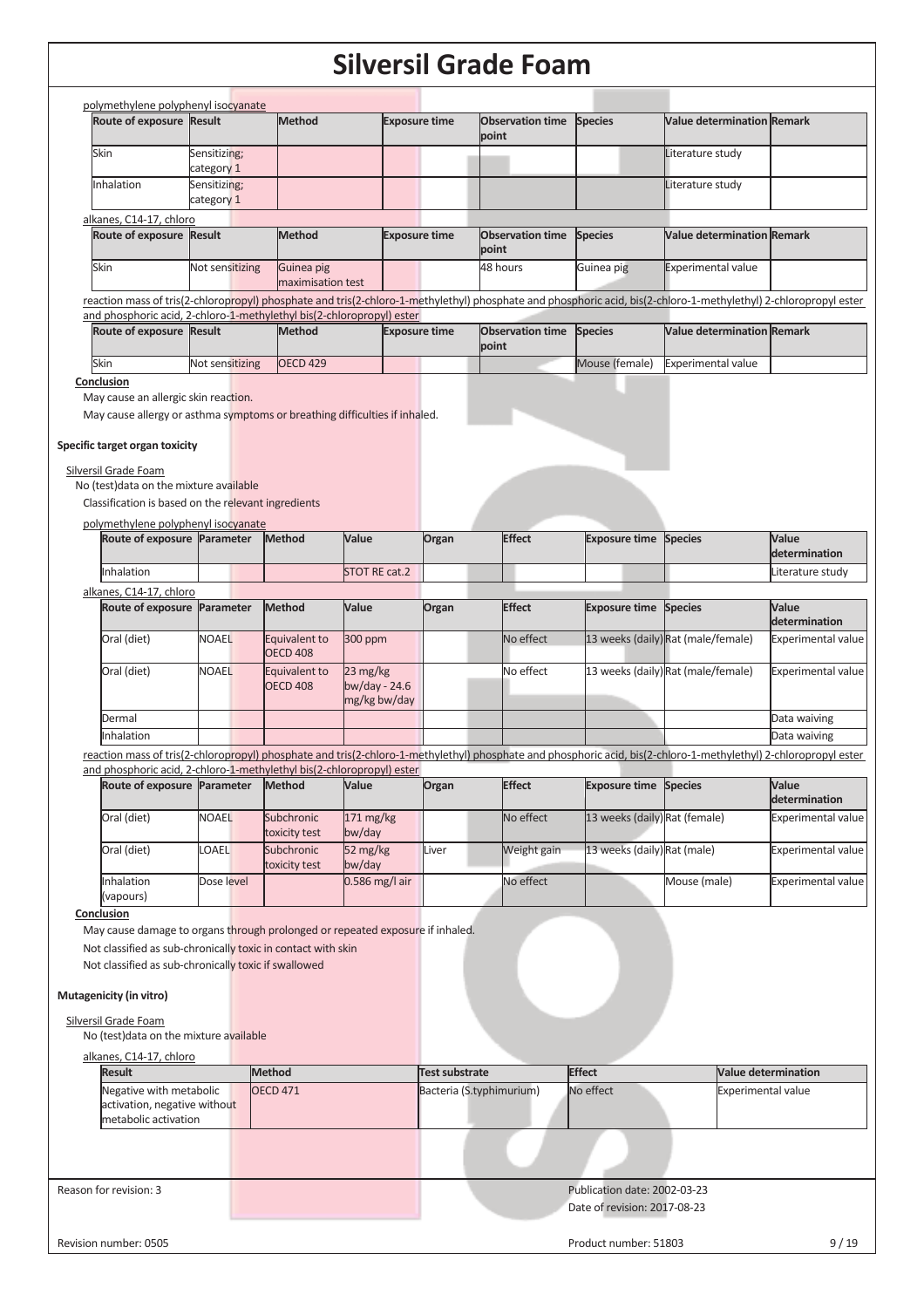reaction mass of tris(2-chloropropyl) phosphate and tris(2-chloro-1-methylethyl) phosphate and phosphoric acid, bis(2-chloro-1-methylethyl) 2-chloropropyl ester and phosphoric acid, 2-chloro-1-methylethyl bis(2-chloropropyl) ester **Result Method Test substrate Effect Value determination** Negative with metabolic activation, negative without metabolic activation OECD 482 **Rat liver cells Rat liver cells Experimental value** Negative without metabolic activation, positive with metabolic activation OECD 476 Mouse (lymphoma L5178Y cells) Experimental value **Mutagenicity (in vivo)**  Silversil Grade Foam No (test)data on the mixture available Classification is based on the relevant ingredients alkanes, C14-17, chloro **Result** Method **Exposure time Test substrate Organ** Value determination Negative **Equivalent to OECD** 475 5 day(s) Rat (male) Bone marrow Experimental value Negative Equivalent to OECD 474 Mouse (male/female) Bone marrow Experimental value reaction mass of tris(2-chloropropyl) phosphate and tris(2-chloro-1-methylethyl) phosphate and phosphoric acid, bis(2-chloro-1-methylethyl) 2-chloropropyl ester and phosphoric acid, 2-chloro-1-methylethyl bis(2-chloropropyl) ester **Result** Method **Exposure time Test substrate Organ** Value determination Negative **OECD 474** Mouse (male/female) Bone marrow Experimental value **Conclusion**  Not classified for mutagenic or genotoxic toxicity **Carcinogenicity**  Silversil Grade Foam No (test)data on the mixture available Classification is based on the relevant ingredients polymethylene polyphenyl isocyanate

| Route of<br>exposure    | <b>Parameter</b> | <b>Method</b>                    | Value                            | <b>Exposure time</b>       | <b>Species</b>       | <b>Effect</b>   | Organ         | Value<br>determination        |  |  |  |
|-------------------------|------------------|----------------------------------|----------------------------------|----------------------------|----------------------|-----------------|---------------|-------------------------------|--|--|--|
| <b>Unknown</b>          |                  |                                  | category 2                       |                            |                      |                 |               | Literature study              |  |  |  |
| alkanes, C14-17, chloro |                  |                                  |                                  |                            |                      |                 |               |                               |  |  |  |
| Route of<br>exposure    | Parameter        | <b>Method</b>                    | Value                            | <b>Exposure time</b>       | <b>Species</b>       | <b>Effect</b>   | Organ         | <b>Value</b><br>determination |  |  |  |
| Oral                    | <b>LOAEL</b>     | Equivalent to<br><b>OECD 451</b> | 312 mg/kg<br>$bw$ /day           | 104 weeks (5<br>days/week) | Rat<br>(male/female) | Carcinogenicity | Liver; kidney | Read-across                   |  |  |  |
| Oral                    | <b>LOAEL</b>     | Equivalent to<br><b>OECD 451</b> | $312 \text{ mg/kg}$<br>$bw$ /day | 103 weeks (5<br>days/week) | Rat<br>(male/female) | Carcinogenicity | Thyroid       | Read-across                   |  |  |  |

reaction mass of tris(2-chloropropyl) phosphate and tris(2-chloro-1-methylethyl) phosphate and phosphoric acid, bis(2-chloro-1-methylethyl) 2-chloropropyl ester and phosphoric acid, 2-chloro-1-methylethyl bis(2-chloropropyl) ester

| <b>Route of</b>   | Parameter | <b>Method</b> | <b>Value</b> | <b>Exposure time</b> | <b>Species</b> | <b>Effect</b> | Organ | <b>Value</b>  |
|-------------------|-----------|---------------|--------------|----------------------|----------------|---------------|-------|---------------|
| exposure          |           |               |              |                      |                |               |       | determination |
| <b>Inhalation</b> |           |               |              |                      |                |               |       | Data waiving  |
| Dermal            |           |               |              |                      |                |               |       | Data waiving  |
| <b>Oral</b>       |           |               |              |                      |                |               |       | Data waiving  |

**Conclusion** 

Suspected of causing cancer.

## **Reproductive toxicity**

| <b>INCRIPTION CONTRACTLY</b>                        |                              |       |
|-----------------------------------------------------|------------------------------|-------|
| Silversil Grade Foam                                |                              |       |
| No (test) data on the mixture available             |                              |       |
| Classification is based on the relevant ingredients |                              |       |
|                                                     |                              |       |
|                                                     |                              |       |
| Reason for revision: 3                              | Publication date: 2002-03-23 |       |
|                                                     | Date of revision: 2017-08-23 |       |
| Revision number: 0505                               | Product number: 51803        | 10/19 |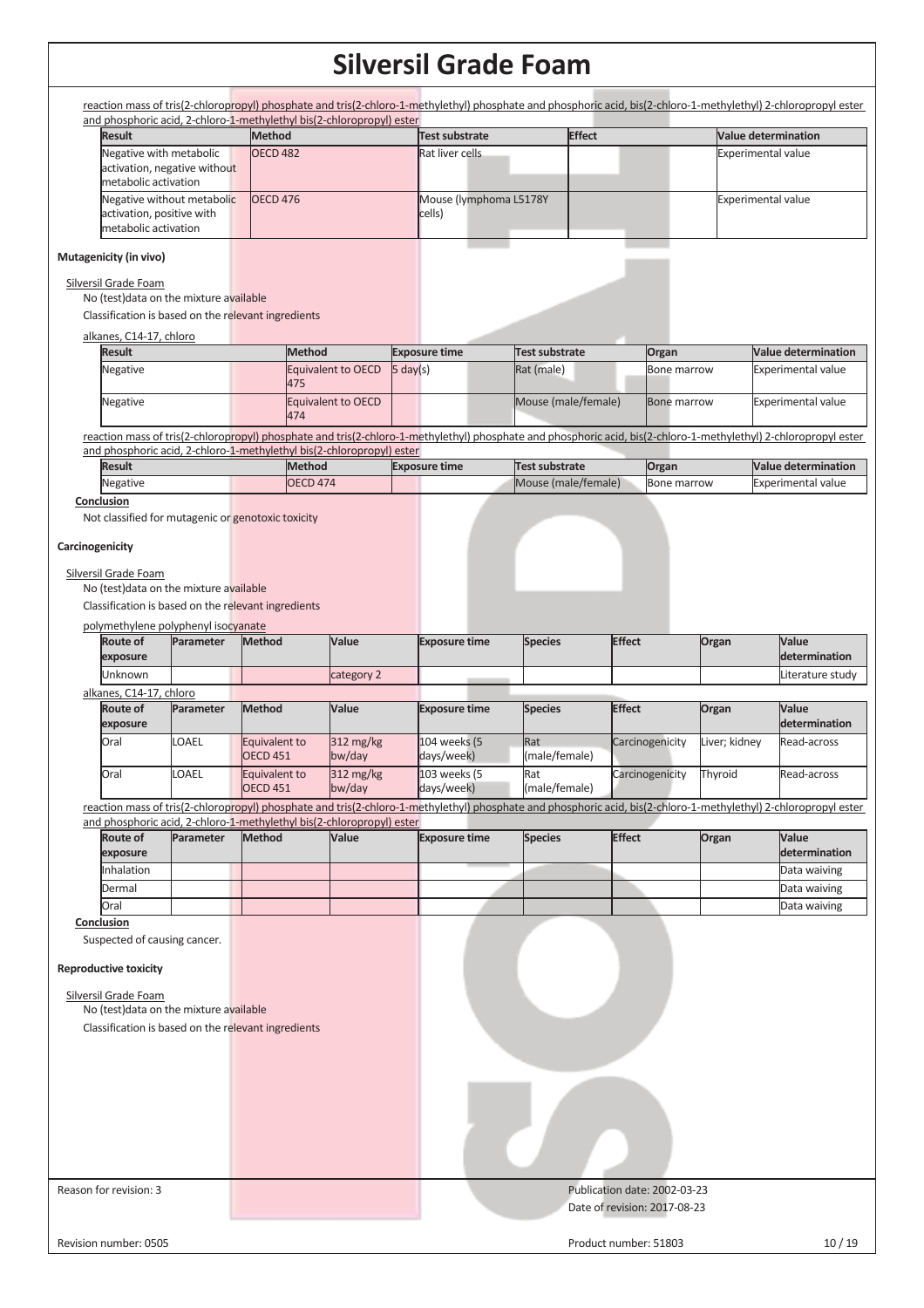| alkanes, C14-17, chloro     |                  |                                  |                                               |                                  |                |               |                                 |                               |
|-----------------------------|------------------|----------------------------------|-----------------------------------------------|----------------------------------|----------------|---------------|---------------------------------|-------------------------------|
|                             | Parameter        | <b>Method</b>                    | Value                                         | <b>Exposure time</b>             | <b>Species</b> | <b>Effect</b> | Organ                           | Value<br><b>determination</b> |
| Developmental toxicity      | <b>NOAEL</b>     | Equivalent to<br>OECD 414        | 5000 mg/kg<br>bw/day                          | 14 days<br>(gestation,<br>daily) | Rat            | No effect     |                                 | Experimental<br>value         |
| Maternal toxicity           | <b>NOAEL</b>     | Equivalent to<br><b>OECD 414</b> | $500 \frac{\text{mg}}{\text{kg}}$<br>bw/day   | 13 days<br>(gestation,<br>daily) | Rat            | No effect     |                                 | Experimental<br>value         |
| <b>Effects on fertility</b> | NOAEL (P)        | <b>OECD 421</b>                  | $100 \frac{\text{mg}}{\text{kg}}$<br>bw/day   | 9 week(s)                        | Rat (male)     | No effect     | Male<br>reproductive<br>organ   | Experimental<br>value         |
|                             | <b>NOAEL (P)</b> | <b>OECD 421</b>                  | $100 \frac{\text{mg}}{\text{kg}}$<br>bw/day   | 11 week(s) - 12<br>week(s)       | Rat (female)   | No effect     | Female<br>reproductive<br>organ | Experimental<br>value         |
| <b>Effects on lactation</b> |                  |                                  | May cause<br>harm to breast-<br>fed children. |                                  |                |               |                                 | Experimental<br>value         |

reaction mass of tris(2-chloropropyl) phosphate and tris(2-chloro-1-methylethyl) phosphate and phosphoric acid, bis(2-chloro-1-methylethyl) 2-chloropropyl ester and phosphoric acid, 2-chloro-1-methylethyl bis(2-chloropropyl) ester

|                             | Parameter    | <b>Method</b>   | Value                           | <b>Exposure time Species</b> |                             | <b>Effect</b>                | Organ                       | <b>Value</b>          |
|-----------------------------|--------------|-----------------|---------------------------------|------------------------------|-----------------------------|------------------------------|-----------------------------|-----------------------|
|                             |              |                 |                                 |                              |                             |                              |                             | <b>determination</b>  |
| Developmental toxicity      | LOAEL        | <b>OECD 416</b> | $99 \,\mathrm{mg/kg}$<br>bw/day |                              | Rat (female)                | Embryotoxicity               |                             | Experimental<br>value |
| <b>Effects on fertility</b> | <b>LOAEL</b> | <b>OECD 416</b> | $99 \,\mathrm{mg/kg}$<br>bw/day |                              | <b>Rat</b><br>(male/female) | <b>Weight changes Female</b> | reproductive value<br>organ | Experimental          |

#### **Conclusion**

May cause harm to breast-fed children.

Not classified for reprotoxic or developmental toxicity

### **Toxicity other effects**

## Silversil Grade Foam

No (test)data on the mixture available

### alkanes, C14-17, chloro

| <b>Parameter</b> | <b>Method</b> | Value | Organ       | <b>Effect</b>                      | <b>Exposure time</b> | <b>Species</b> | <b>Value</b><br>determination |
|------------------|---------------|-------|-------------|------------------------------------|----------------------|----------------|-------------------------------|
|                  | Other         |       | <b>Skin</b> | <b>Skin dryness or</b><br>cracking |                      | <b>R</b> aน    | Experimental value            |

#### **Chronic effects from short and long-term exposure**

Silversil Grade Foam

ON CONTINUOUS/REPEATED EXPOSURE/CONTACT: Feeling of weakness. Itching. Skin rash/inflammation. May stain the skin. Dry skin. Coughing. Possible inflammation of the respiratory tract. Respiratory difficulties.

## SECTION 12: Ecological information

## **12.1. Toxicity**

## Silversil Grade Foam

No (test)data on the mixture available

Classification is based on the relevant ingredients

#### polymethylene polyphenyl isocyanate

|                                           | <b>Parameter</b> | <b>Method</b>   | Value                   | <b>Duration</b> | <b>Species</b>          | Test design | Fresh/salt<br>water | <b>Value determination</b> |
|-------------------------------------------|------------------|-----------------|-------------------------|-----------------|-------------------------|-------------|---------------------|----------------------------|
| Acute toxicity other aquatic<br>organisms | LC50             |                 | $>1000 \,\mathrm{mg/l}$ | 96 h            |                         |             |                     | Literature study           |
| Toxicity aquatic micro-<br>organisms      | <b>EC50</b>      | <b>OECD 209</b> | $>100$ mg/l             |                 | <b>Activated sludge</b> |             |                     | Literature study           |

| Reason for revision: 3 | Publication date: 2002-03-23 |
|------------------------|------------------------------|
|                        | Date of revision: 2017-08-23 |
|                        |                              |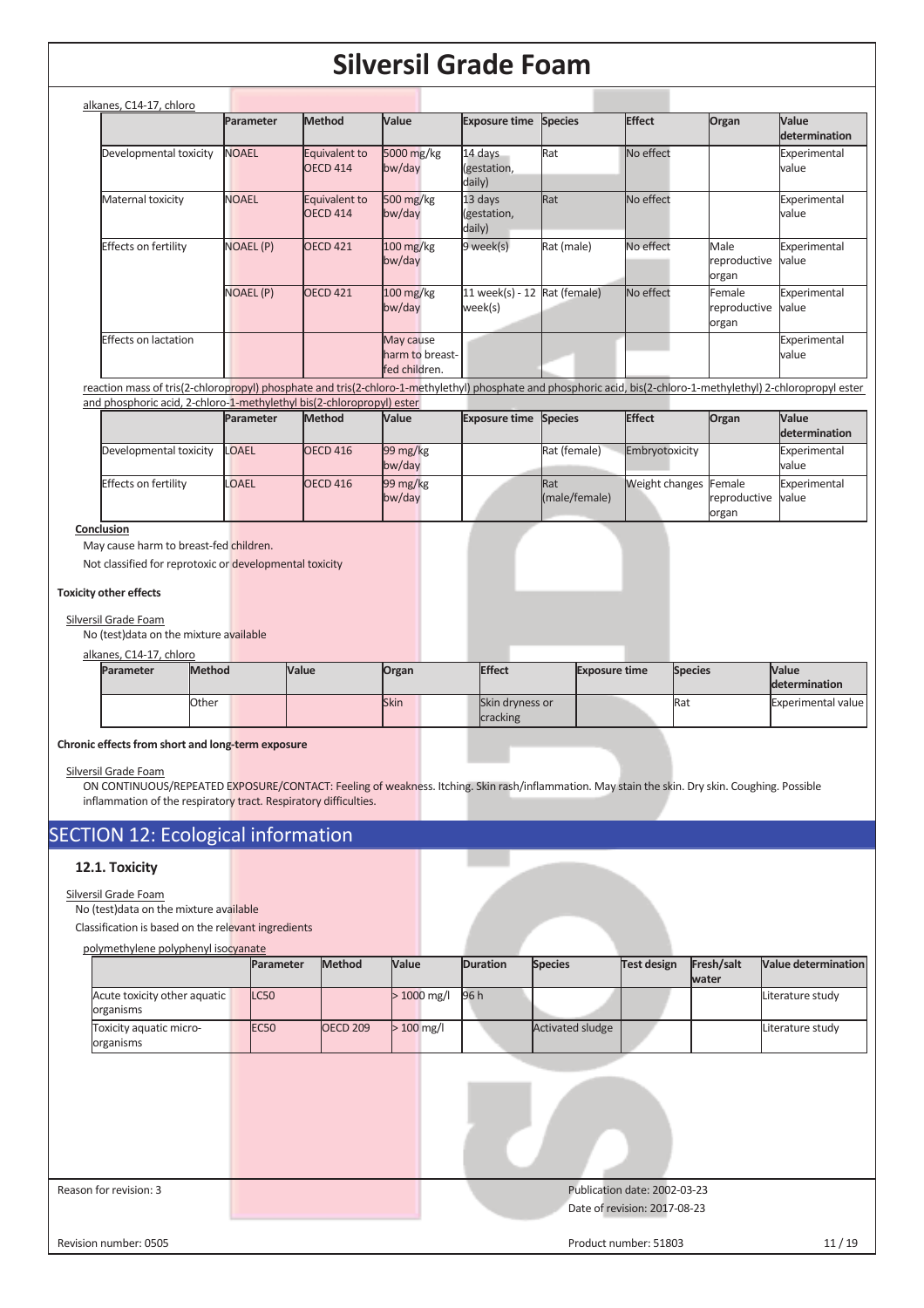|                                                                                                                                                                                                                                           | Parameter   | Method                           | Value          | <b>Duration</b>          | <b>Species</b>                                               | <b>Test design</b>    | Fresh/salt<br>water                        | <b>Value determination</b>                      |
|-------------------------------------------------------------------------------------------------------------------------------------------------------------------------------------------------------------------------------------------|-------------|----------------------------------|----------------|--------------------------|--------------------------------------------------------------|-----------------------|--------------------------------------------|-------------------------------------------------|
| Acute toxicity fishes                                                                                                                                                                                                                     | <b>LC50</b> | Equivalent to<br><b>OECD 203</b> | $> 5000$ mg/l  | 96 h                     | Alburnus<br>alburnus                                         | Static system         | <b>Brackish</b><br>water                   | Experimental value;<br>Nominal<br>concentration |
| Acute toxicity crustacea                                                                                                                                                                                                                  | <b>EC50</b> | <b>OECD 202</b>                  | $0.006$ mg/l   | 48 h                     | Daphnia magna                                                |                       | Static system Fresh water                  | Experimental value;<br>GLP                      |
| Toxicity algae and other aquatic NOEC<br>plants                                                                                                                                                                                           |             | <b>OECD 201</b>                  | $0.1$ mg/l     | 96 h                     | la subcapitata                                               |                       | PseudokirchnerielStatic system Fresh water | Experimental value;<br>GLP                      |
|                                                                                                                                                                                                                                           | ErC50       | OECD <sub>201</sub>              | $> 3.2$ mg/l   | 72 h                     | PseudokirchnerielStatic system Fresh water<br>la subcapitata |                       |                                            | Experimental value;<br>GLP                      |
| Long-term toxicity fish                                                                                                                                                                                                                   | <b>NOEC</b> | Equivalent to<br><b>OECD 204</b> | $>125 \mu g/l$ | $\overline{14}$ day(s)   | <b>Alburnus</b><br>alburnus                                  | Semi-static<br>system | <b>Brackish</b><br>water                   | <b>Experimental value</b>                       |
| Long-term toxicity aquatic<br>crustacea                                                                                                                                                                                                   | <b>NOEC</b> | <b>OECD 202</b>                  | $0.01$ mg/l    | $21$ day(s)              | Daphnia magna                                                |                       | Static system Fresh water                  | <b>Experimental value</b>                       |
|                                                                                                                                                                                                                                           | Parameter   | Method                           |                | Value                    | <b>Duration</b>                                              | <b>Species</b>        |                                            | <b>Value determination</b>                      |
| Toxicity soil macro-organisms                                                                                                                                                                                                             | <b>NOEC</b> | OECD <sub>222</sub>              |                | 900 mg/kg soil dw        | 56 day $(s)$                                                 |                       | Eisenia fetida                             | <b>Experimental value</b>                       |
| Toxicity soil micro-organisms                                                                                                                                                                                                             | <b>NOEC</b> | <b>OECD 216</b>                  |                | $\geq$ 400 mg/kg soil dw | $28$ day(s)                                                  |                       | Soil micro-organisms                       | <b>Experimental value</b>                       |
|                                                                                                                                                                                                                                           | <b>EC50</b> | <b>OECD 216</b>                  |                | > 400 mg/kg soil dw      | $28 \text{ day}(s)$                                          |                       | Soil micro-organisms                       | <b>Experimental value</b>                       |
| Toxicity terrestrial plants                                                                                                                                                                                                               | <b>NOEC</b> | OECD <sub>208</sub>              |                | $\geq 5000$ mg/l         | $28 \text{ day}(s)$                                          |                       | Brassica napus                             | <b>Experimental value</b>                       |
| <b>Toxicity birds</b>                                                                                                                                                                                                                     | <b>LC50</b> | Equivalent to OECD<br>205        |                | > 24603 mg/kg food       | 5 day(s)                                                     |                       | Phasianus colchicus                        | <b>Experimental value</b>                       |
|                                                                                                                                                                                                                                           | <b>NOEC</b> | Equivalent to OECD<br>205        |                | 24603 mg/kg food         | $5 \text{ day}(s)$                                           |                       | Phasianus colchicus                        | <b>Experimental value</b>                       |
| reaction mass of tris(2-chloropropyl) phosphate and tris(2-chloro-1-methylethyl) phosphate and phosphoric acid, bis(2-chloro-1-methylethyl) 2-chloropropyl<br>ester and phosphoric acid, 2-chloro-1-methylethyl bis(2-chloropropyl) ester |             |                                  |                |                          |                                                              |                       |                                            |                                                 |
|                                                                                                                                                                                                                                           | Parameter   | <b>Method</b>                    | <b>Value</b>   | <b>Duration</b>          | <b>Species</b>                                               | <b>Test design</b>    | Fresh/salt<br>water                        | <b>Value determination</b>                      |

|                                                  |                  |                 |                    |                |                                                  |                           | water       |                                         |
|--------------------------------------------------|------------------|-----------------|--------------------|----------------|--------------------------------------------------|---------------------------|-------------|-----------------------------------------|
| Acute toxicity fishes                            | LC50             | Other           | 56.2 mg/l          | 96 h           | Brachydanio rerio Static system Fresh water      |                           |             | Experimental value;<br><b>GLP</b>       |
| Acute toxicity crustacea                         | LC50             |                 | $131 \text{ mg/l}$ | 48 h           | Daphnia magna                                    | Static system Fresh water |             | Experimental value;<br>Locomotor effect |
| Toxicity algae and other aquatic ErC50<br>blants |                  | <b>OECD 201</b> | $82 \text{ mg}/l$  | 72 h           | PseudokirchnerielStatic system<br>la subcapitata |                           | Fresh water | Experimental value;<br><b>IGLP</b>      |
| Long-term toxicity fish                          |                  |                 |                    |                |                                                  |                           |             | Data waiving                            |
| Long-term toxicity aquatic<br>crustacea          | <b>NOEC</b>      | <b>OECD 202</b> | $32 \text{ mg}/l$  | $21$ day(s)    | Daphnia magna                                    | Semi-static<br>system     | Fresh water | Experimental value;<br><b>GLP</b>       |
| Toxicity aquatic micro-<br>organisms             | EC <sub>50</sub> | <b>ISO 8192</b> | 784 mg/l           | 3 <sub>h</sub> | <b>Activated sludge</b>                          | Static system Fresh water |             | Experimental value;<br><b>GLP</b>       |

## **Conclusion**

May cause long lasting harmful effects to aquatic life.

## **12.2. Persistence and degradability**

## polymethylene polyphenyl isocyanate

| <b>Biodegradation water</b>                                      |           |                 |                                                              |
|------------------------------------------------------------------|-----------|-----------------|--------------------------------------------------------------|
| <b>Method</b>                                                    | Value     | <b>Duration</b> | <b>Value determination</b>                                   |
| OECD 302C: Inherent Biodegradability:<br>Modified MITI Test (II) | < 60 %    |                 | <b>Experimental value</b>                                    |
| alkanes, C14-17, chloro<br><b>Biodegradation water</b>           |           |                 |                                                              |
| <b>Method</b>                                                    | Value     | <b>Duration</b> | <b>Value determination</b>                                   |
| OECD 301D: Closed Bottle Test                                    | 37 %; GLP | $28$ day(s)     | Experimental value                                           |
| <b>Biodegradation soil</b>                                       |           |                 |                                                              |
| <b>Method</b>                                                    | Value     | <b>Duration</b> | Value determination                                          |
|                                                                  | 51% - 57% | 36h             | <b>Experimental value</b>                                    |
|                                                                  |           |                 |                                                              |
| Reason for revision: 3                                           |           |                 | Publication date: 2002-03-23<br>Date of revision: 2017-08-23 |
| Revision number: 0505                                            |           |                 | 12/19<br>Product number: 51803                               |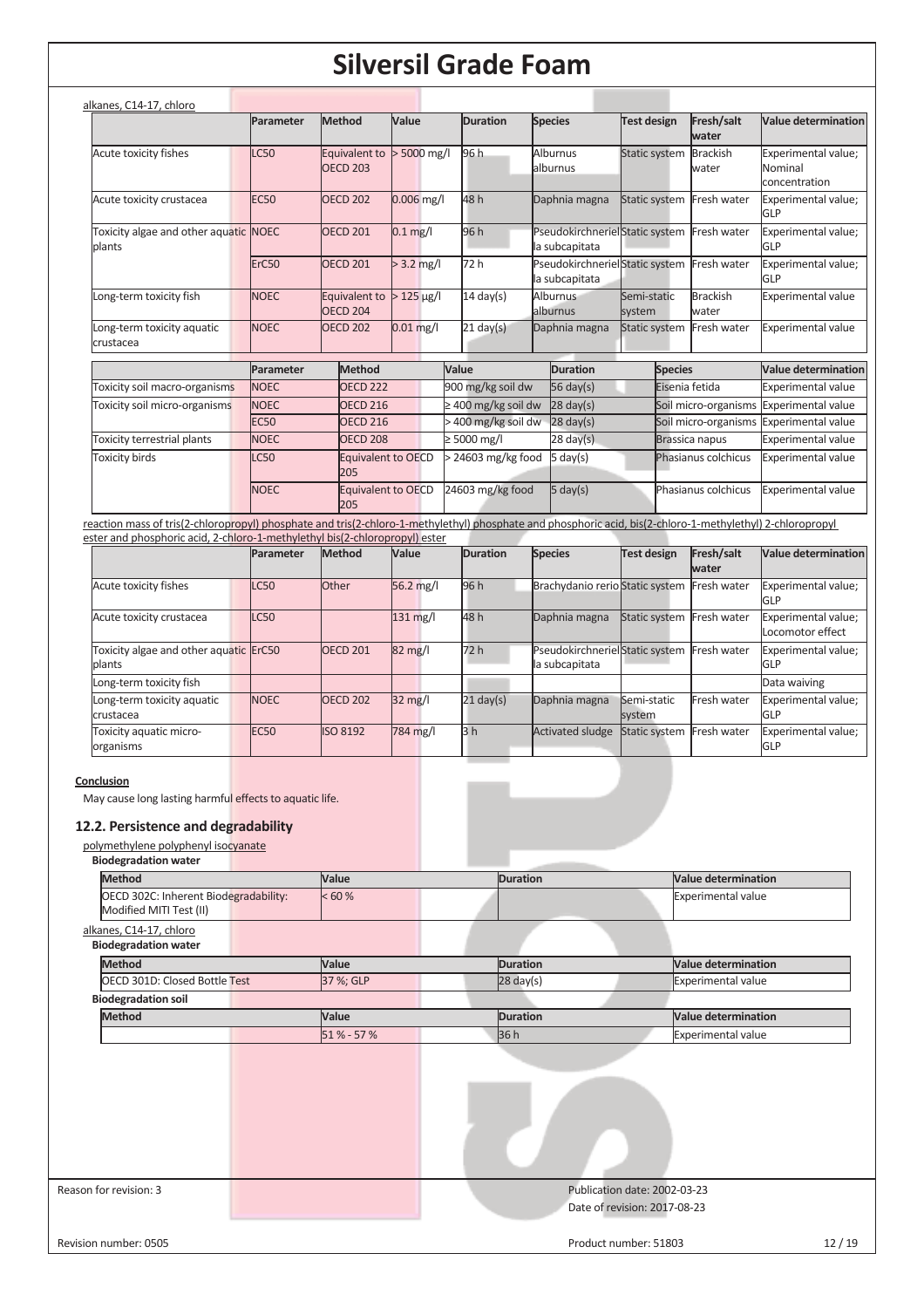| <b>Biodegradation water</b>                                                                                              |                 |               |                                                                             |                      |               |                          |                              |              |                                                                                                                                                            |
|--------------------------------------------------------------------------------------------------------------------------|-----------------|---------------|-----------------------------------------------------------------------------|----------------------|---------------|--------------------------|------------------------------|--------------|------------------------------------------------------------------------------------------------------------------------------------------------------------|
| <b>Method</b>                                                                                                            |                 |               | Value                                                                       |                      |               | <b>Duration</b>          |                              |              | <b>Value determination</b>                                                                                                                                 |
| <b>OECD 301E: Modified OECD Screening Test</b>                                                                           |                 |               | 14 %; GLP                                                                   |                      |               | $28 \text{ day(s)}$      |                              |              | Experimental value                                                                                                                                         |
| Phototransformation air (DT50 air)                                                                                       |                 |               |                                                                             |                      |               |                          |                              |              |                                                                                                                                                            |
| <b>Method</b>                                                                                                            |                 |               | Value                                                                       |                      |               | <b>Conc. OH-radicals</b> |                              |              | <b>Value determination</b>                                                                                                                                 |
| AOPWIN v1.92<br><b>Biodegradation soil</b>                                                                               |                 |               | 8.6h                                                                        |                      |               | 500000/cm <sup>3</sup>   |                              |              | Calculated value                                                                                                                                           |
| <b>Method</b>                                                                                                            |                 |               |                                                                             |                      |               |                          |                              |              | <b>Value determination</b>                                                                                                                                 |
|                                                                                                                          |                 |               | Value                                                                       |                      |               | <b>Duration</b>          |                              |              |                                                                                                                                                            |
| Half-life water (t1/2 water)                                                                                             |                 |               |                                                                             |                      |               |                          |                              | Data waiving |                                                                                                                                                            |
| <b>Method</b>                                                                                                            |                 |               | Value                                                                       |                      |               | Primary                  |                              |              | <b>Value determination</b>                                                                                                                                 |
|                                                                                                                          |                 |               |                                                                             |                      |               |                          | degradation/mineralisation   |              |                                                                                                                                                            |
| EU Method C.7                                                                                                            |                 |               | $>1$ year(s)                                                                |                      |               |                          | Primary degradation          |              | <b>Experimental value</b>                                                                                                                                  |
| Conclusion<br>Contains non readily biodegradable component(s)<br>12.3. Bioaccumulative potential<br>Silversil Grade Foam |                 |               |                                                                             |                      |               |                          |                              |              |                                                                                                                                                            |
|                                                                                                                          |                 |               |                                                                             |                      |               |                          |                              |              |                                                                                                                                                            |
| Log Kow<br><b>Method</b>                                                                                                 |                 | <b>Remark</b> |                                                                             | Value                |               |                          | <b>Temperature</b>           |              | <b>Value determination</b>                                                                                                                                 |
|                                                                                                                          |                 |               | Not applicable (mixture)                                                    |                      |               |                          |                              |              |                                                                                                                                                            |
|                                                                                                                          |                 |               |                                                                             |                      |               |                          |                              |              |                                                                                                                                                            |
| polymethylene polyphenyl isocyanate                                                                                      |                 |               |                                                                             |                      |               |                          |                              |              |                                                                                                                                                            |
| <b>BCF fishes</b>                                                                                                        |                 |               |                                                                             |                      |               |                          |                              |              |                                                                                                                                                            |
| Parameter                                                                                                                | <b>Method</b>   |               | Value                                                                       | <b>Duration</b>      |               | <b>Species</b>           |                              |              | <b>Value determination</b>                                                                                                                                 |
| <b>BCF</b>                                                                                                               |                 |               |                                                                             |                      |               | Pisces                   |                              |              | Literature study                                                                                                                                           |
| Log Kow                                                                                                                  |                 |               |                                                                             |                      |               |                          |                              |              |                                                                                                                                                            |
| <b>Method</b>                                                                                                            |                 | <b>Remark</b> |                                                                             | Value                |               |                          | <b>Temperature</b>           |              | <b>Value determination</b>                                                                                                                                 |
|                                                                                                                          |                 |               | No data available                                                           |                      |               |                          |                              |              |                                                                                                                                                            |
| alkanes, C14-17, chloro                                                                                                  |                 |               |                                                                             |                      |               |                          |                              |              |                                                                                                                                                            |
| <b>BCF fishes</b>                                                                                                        |                 |               |                                                                             |                      |               |                          |                              |              |                                                                                                                                                            |
| Parameter                                                                                                                | <b>Method</b>   |               | Value                                                                       | <b>Duration</b>      |               | <b>Species</b>           |                              |              | <b>Value determination</b>                                                                                                                                 |
| <b>BCF</b>                                                                                                               | <b>OECD 305</b> |               | 6660                                                                        | $35$ day(s)          |               |                          | Oncorhynchus mykiss          |              | <b>Experimental value</b>                                                                                                                                  |
| Log Kow                                                                                                                  |                 |               |                                                                             |                      |               |                          |                              |              |                                                                                                                                                            |
| <b>Method</b>                                                                                                            |                 | <b>Remark</b> |                                                                             | Value                |               |                          | <b>Temperature</b>           |              | <b>Value determination</b>                                                                                                                                 |
|                                                                                                                          |                 |               |                                                                             | $5.47 - 8.01$<br>> 5 |               |                          |                              |              | Experimental value                                                                                                                                         |
|                                                                                                                          |                 |               |                                                                             |                      |               |                          |                              |              |                                                                                                                                                            |
|                                                                                                                          |                 |               | ester and phosphoric acid, 2-chloro-1-methylethyl bis(2-chloropropyl) ester |                      |               |                          |                              |              | reaction mass of tris(2-chloropropyl) phosphate and tris(2-chloro-1-methylethyl) phosphate and phosphoric acid, bis(2-chloro-1-methylethyl) 2-chloropropyl |
| <b>BCF fishes</b>                                                                                                        |                 |               |                                                                             |                      |               |                          |                              |              |                                                                                                                                                            |
| Parameter                                                                                                                | <b>Method</b>   |               | Value                                                                       | <b>Duration</b>      |               | <b>Species</b>           |                              |              | <b>Value determination</b>                                                                                                                                 |
| <b>BCF</b>                                                                                                               | <b>OECD 305</b> |               | 0.8 - 14; Fresh weight 6 week(s)                                            |                      |               | Cyprinus carpio          |                              |              | <b>Experimental value</b>                                                                                                                                  |
|                                                                                                                          |                 |               |                                                                             |                      |               |                          |                              |              |                                                                                                                                                            |
| Log Kow                                                                                                                  |                 |               |                                                                             |                      |               |                          |                              |              |                                                                                                                                                            |
| <b>Method</b>                                                                                                            |                 | <b>Remark</b> |                                                                             | Value                |               |                          | <b>Temperature</b>           |              | <b>Value determination</b>                                                                                                                                 |
| EU Method A.8                                                                                                            |                 |               |                                                                             | 2.68                 |               |                          | 30 °C                        |              | Experimental value                                                                                                                                         |
| Conclusion                                                                                                               |                 |               |                                                                             |                      |               |                          |                              |              |                                                                                                                                                            |
| Contains bioaccumulative component(s)                                                                                    |                 |               |                                                                             |                      |               |                          |                              |              |                                                                                                                                                            |
| 12.4. Mobility in soil                                                                                                   |                 |               |                                                                             |                      |               |                          |                              |              |                                                                                                                                                            |
| alkanes, C14-17, chloro                                                                                                  |                 |               |                                                                             |                      |               |                          |                              |              |                                                                                                                                                            |
| (log) Koc                                                                                                                |                 |               |                                                                             |                      |               |                          |                              |              |                                                                                                                                                            |
| Parameter                                                                                                                |                 |               |                                                                             |                      | <b>Method</b> |                          | Value                        |              | <b>Value determination</b>                                                                                                                                 |
| log Koc                                                                                                                  |                 |               |                                                                             |                      |               |                          | 5                            |              | <b>Experimental value</b>                                                                                                                                  |
|                                                                                                                          |                 |               |                                                                             |                      |               |                          |                              |              |                                                                                                                                                            |
|                                                                                                                          |                 |               |                                                                             |                      |               |                          |                              |              |                                                                                                                                                            |
|                                                                                                                          |                 |               |                                                                             |                      |               |                          |                              |              |                                                                                                                                                            |
| Reason for revision: 3                                                                                                   |                 |               |                                                                             |                      |               |                          | Publication date: 2002-03-23 |              |                                                                                                                                                            |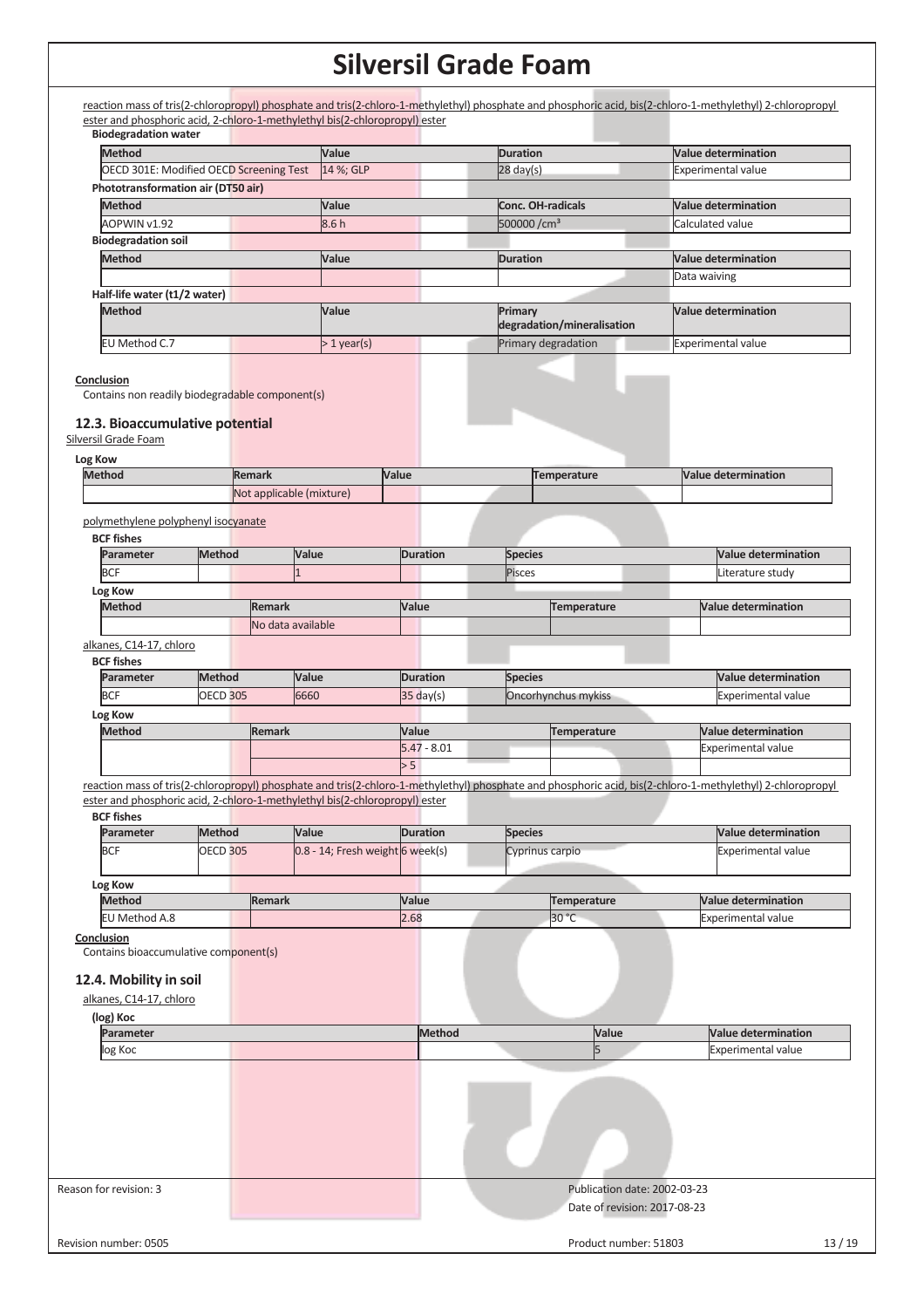reaction mass of tris(2-chloropropyl) phosphate and tris(2-chloro-1-methylethyl) phosphate and phosphoric acid, bis(2-chloro-1-methylethyl) 2-chloropropyl ester and phosphoric acid, 2-chloro-1-methylethyl bis(2-chloropropyl) ester

| (log) Koc                   |                     |                       |          |                        |                      |                       |      |                     |                            |
|-----------------------------|---------------------|-----------------------|----------|------------------------|----------------------|-----------------------|------|---------------------|----------------------------|
| Parameter                   |                     |                       |          | Method<br><b>Value</b> |                      |                       |      |                     | <b>Value determination</b> |
| log Koc                     |                     |                       |          | EU Method C.19         |                      |                       | 2.76 |                     | <b>Experimental value</b>  |
| <b>Percent distribution</b> |                     |                       |          |                        |                      |                       |      |                     |                            |
| <b>Method</b>               | <b>Fraction air</b> | <b>Fraction biota</b> | Fraction |                        | <b>Fraction soil</b> | <b>Fraction water</b> |      | Value determination |                            |
|                             |                     |                       | sediment |                        |                      |                       |      |                     |                            |
| Mackay level I              | 0.01%               | 0%                    | 3.55%    |                        | 3.52%                | 92.89%                |      | Read-across         |                            |

### **Conclusion**

Contains component(s) that adsorb(s) into the soil

Contains component(s) with potential for mobility in the soil

### **12.5. Results of PBT and vPvB assessment**

Does not contain component(s) that meet(s) the criteria of PBT and/or vPvB as listed in Annex XIII of Regulation (EC) No 1907/2006.

### **12.6. Other adverse effects**

Silversil Grade Foam

#### **Fluorinated greenhouse gases (Regulation (EU) No 517/2014)**

None of the known components is included in the list of fluorinated greenhouse gases (Regulation (EU) No 517/2014)

#### **Ozone-depleting potential (ODP)**

Not classified as dangerous for the ozone layer (Regulation (EC) No 1005/2009)

## SECTION 13: Disposal considerations

The information in this section is a general description. If applicable and available, exposure scenarios are attached in annex. Always use the relevant exposure scenarios that correspond to your identified use.

### **13.1. Waste treatment methods**

### **13.1.1 Provisions relating to waste**

### **European Union**

Hazardous waste according to Directive 2008/98/EC, as amended by Regulation (EU) No 1357/2014 and Regulation (EU) No 2017/997.

Waste material code (Directive 2008/98/EC, Decision 2000/0532/EC).

08 05 01\* (wastes not otherwise specified in 08: waste isocyanates).

16 05 04\* (gases in pressure containers and discarded chemicals: gases in pressure containers (including halons) containing hazardous substances). Depending on branch of industry and production process, also other waste codes may be applicable.

#### **13.1.2 Disposal methods**

Remove waste in accordance with local and/or national regulations. Hazardous waste shall not be mixed together with other waste. Different types of hazardous waste shall not be mixed together if this may entail a risk of pollution or create problems for the further management of the waste. Hazardous waste shall be managed responsibly. All entities that store, transport or handle hazardous waste shall take the necessary measures to prevent risks of pollution or damage to people or animals. Specific treatment. Do not discharge into drains or the environment.

### **13.1.3 Packaging/Container**

### **European Union**

Waste material code packaging (Directive 2008/98/EC).

15 01 10\* (packaging containing residues of or contaminated by dangerous substances).

## **SECTION 14: Transport information**

| Road (ADR)                               |                                                              |       |
|------------------------------------------|--------------------------------------------------------------|-------|
| 14.1. UN number                          |                                                              |       |
| UN number                                | 1950                                                         |       |
| 14.2. UN proper shipping name            |                                                              |       |
| Proper shipping name                     | Aerosols                                                     |       |
| 14.3. Transport hazard class(es)         |                                                              |       |
| Hazard identification number             |                                                              |       |
| Class                                    | $\overline{\phantom{a}}$                                     |       |
| Classification code                      | I <sub>5F</sub>                                              |       |
| 14.4. Packing group                      |                                                              |       |
| Packing group                            |                                                              |       |
| Labels                                   | 2.1                                                          |       |
| 14.5. Environmental hazards              |                                                              |       |
| Environmentally hazardous substance mark | no                                                           |       |
| 14.6. Special precautions for user       |                                                              |       |
| Special provisions                       | 190                                                          |       |
| Special provisions                       | 327                                                          |       |
| Reason for revision: 3                   | Publication date: 2002-03-23<br>Date of revision: 2017-08-23 |       |
| Revision number: 0505                    | Product number: 51803                                        | 14/19 |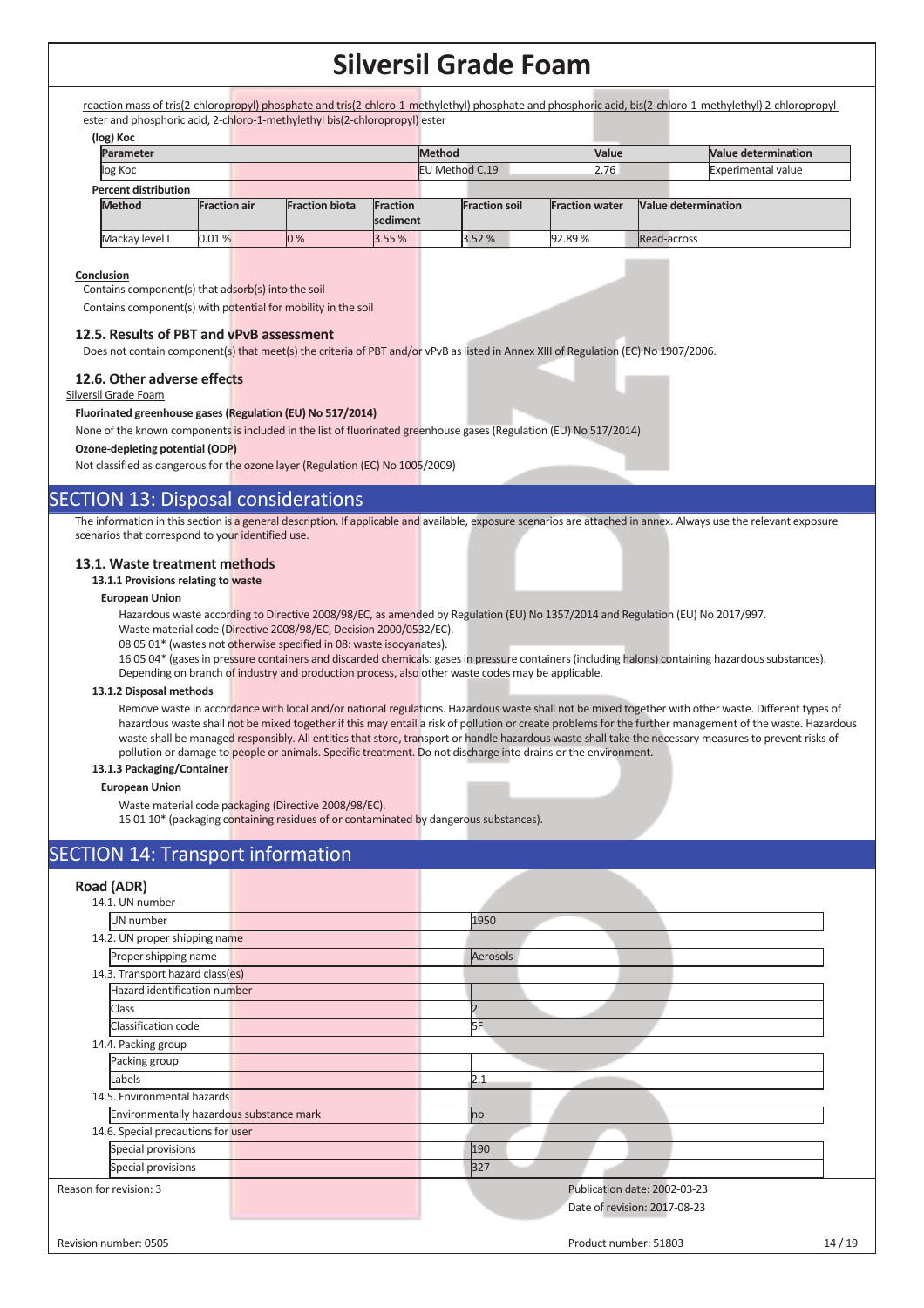| Special provisions                               | 344                                                                   |
|--------------------------------------------------|-----------------------------------------------------------------------|
| Special provisions                               | 625                                                                   |
| Limited quantities                               | Combination packagings: not more than 1 liter per inner packaging for |
|                                                  | liquids. A package shall not weigh more than 30 kg. (gross mass)      |
|                                                  |                                                                       |
| Rail (RID)                                       |                                                                       |
| 14.1. UN number                                  |                                                                       |
| <b>UN</b> number                                 | 1950                                                                  |
| 14.2. UN proper shipping name                    |                                                                       |
| Proper shipping name                             | Aerosols                                                              |
| 14.3. Transport hazard class(es)                 |                                                                       |
| Hazard identification number                     | 23                                                                    |
| <b>Class</b>                                     | $\overline{2}$                                                        |
| Classification code                              | 5F                                                                    |
|                                                  |                                                                       |
| 14.4. Packing group                              |                                                                       |
| Packing group                                    |                                                                       |
| Labels                                           | 2.1                                                                   |
| 14.5. Environmental hazards                      |                                                                       |
| Environmentally hazardous substance mark         | no                                                                    |
| 14.6. Special precautions for user               |                                                                       |
| Special provisions                               | 190                                                                   |
|                                                  | 327                                                                   |
| Special provisions                               |                                                                       |
| Special provisions                               | 344                                                                   |
| Special provisions                               | 625                                                                   |
| Limited quantities                               | Combination packagings: not more than 1 liter per inner packaging for |
|                                                  | liquids. A package shall not weigh more than 30 kg. (gross mass)      |
|                                                  |                                                                       |
| <b>Inland waterways (ADN)</b><br>14.1. UN number |                                                                       |
|                                                  |                                                                       |
| UN number                                        | 1950                                                                  |
| 14.2. UN proper shipping name                    |                                                                       |
| Proper shipping name                             | Aerosols                                                              |
| 14.3. Transport hazard class(es)                 |                                                                       |
| Class                                            | $\overline{2}$                                                        |
| Classification code                              | 5F                                                                    |
|                                                  |                                                                       |
| 14.4. Packing group                              |                                                                       |
| Packing group                                    |                                                                       |
| Labels                                           | 2.1                                                                   |
| 14.5. Environmental hazards                      |                                                                       |
| Environmentally hazardous substance mark         | no                                                                    |
| 14.6. Special precautions for user               |                                                                       |
| Special provisions                               | 190                                                                   |
| Special provisions                               | 327                                                                   |
| Special provisions                               | 344                                                                   |
|                                                  | 625                                                                   |
| Special provisions                               |                                                                       |
| Limited quantities                               | Combination packagings: not more than 1 liter per inner packaging for |
|                                                  | liquids. A package shall not weigh more than 30 kg. (gross mass)      |
| Sea (IMDG/IMSBC)                                 |                                                                       |
| 14.1. UN number                                  |                                                                       |
| UN number                                        | 1950                                                                  |
|                                                  |                                                                       |
| 14.2. UN proper shipping name                    |                                                                       |
| Proper shipping name                             | Aerosols                                                              |
| 14.3. Transport hazard class(es)                 |                                                                       |
| Class                                            | 2.1                                                                   |
| 14.4. Packing group                              |                                                                       |
| Packing group                                    |                                                                       |
| Labels                                           | 2.1                                                                   |
|                                                  |                                                                       |
| 14.5. Environmental hazards                      |                                                                       |
| Marine pollutant                                 |                                                                       |
| Environmentally hazardous substance mark         | no                                                                    |
| 14.6. Special precautions for user               |                                                                       |
| Special provisions                               | 63                                                                    |
|                                                  |                                                                       |
| Reason for revision: 3                           | Publication date: 2002-03-23                                          |
|                                                  | Date of revision: 2017-08-23                                          |
|                                                  |                                                                       |
| Revision number: 0505                            | 15/19<br>Product number: 51803                                        |
|                                                  |                                                                       |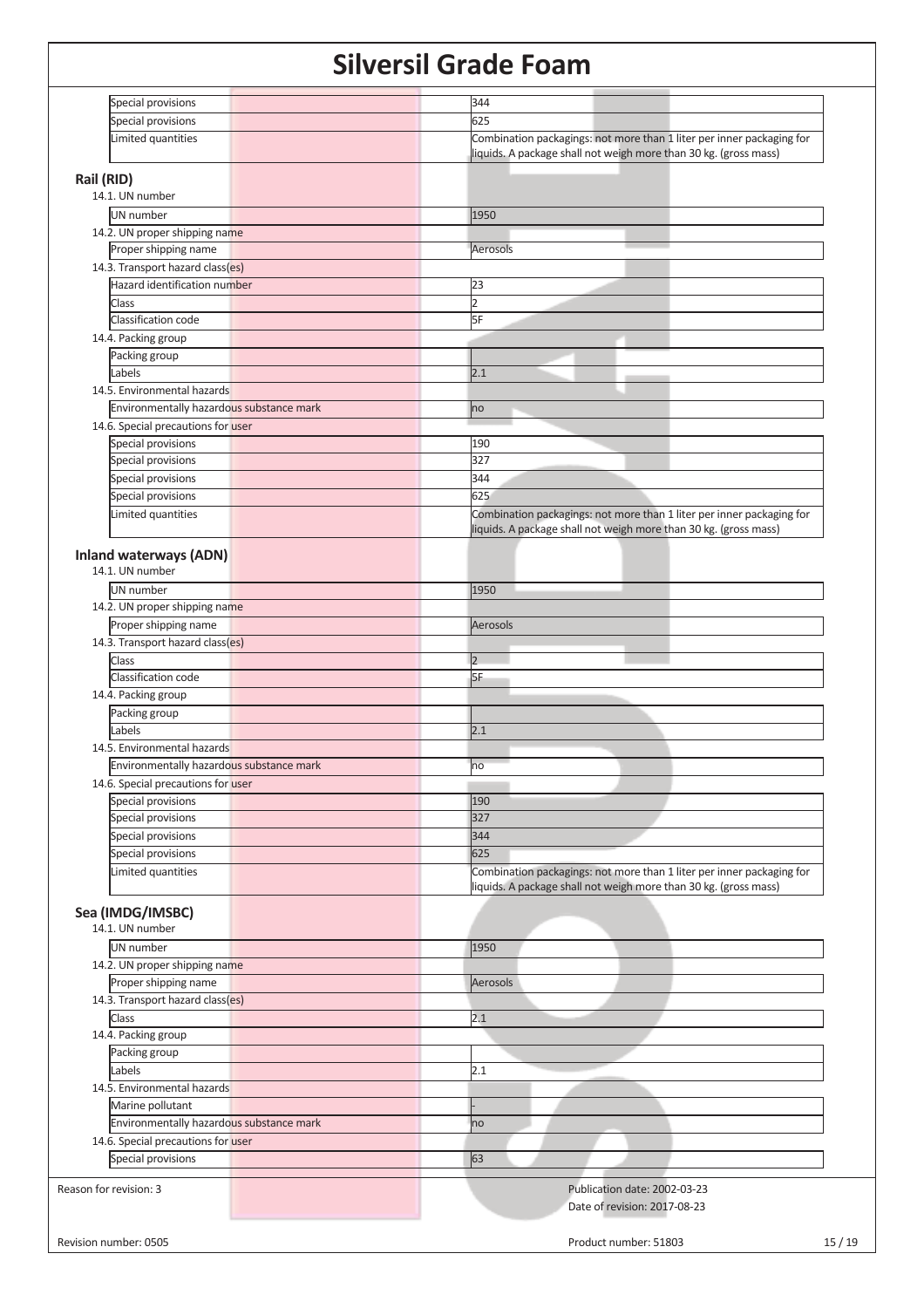| Special provisions                                                       | 190                                                                                                                                       |  |  |  |
|--------------------------------------------------------------------------|-------------------------------------------------------------------------------------------------------------------------------------------|--|--|--|
| Special provisions                                                       | 277                                                                                                                                       |  |  |  |
| Special provisions                                                       | 327                                                                                                                                       |  |  |  |
| Special provisions                                                       | 344                                                                                                                                       |  |  |  |
| Special provisions                                                       | 381                                                                                                                                       |  |  |  |
| Special provisions                                                       | 959                                                                                                                                       |  |  |  |
| Limited quantities                                                       | Combination packagings: not more than 1 liter per inner packaging for<br>liquids. A package shall not weigh more than 30 kg. (gross mass) |  |  |  |
| 14.7. Transport in bulk according to Annex II of Marpol and the IBC Code |                                                                                                                                           |  |  |  |
| Annex II of MARPOL 73/78                                                 | Not applicable                                                                                                                            |  |  |  |
| Air (ICAO-TI/IATA-DGR)<br>14.1. UN number                                |                                                                                                                                           |  |  |  |
| UN number                                                                | 1950                                                                                                                                      |  |  |  |
| 14.2. UN proper shipping name                                            |                                                                                                                                           |  |  |  |
| Proper shipping name                                                     | Aerosols, flammable                                                                                                                       |  |  |  |
| 14.3. Transport hazard class(es)                                         |                                                                                                                                           |  |  |  |
| <b>Class</b>                                                             | 2.1                                                                                                                                       |  |  |  |
| 14.4. Packing group                                                      |                                                                                                                                           |  |  |  |
| Packing group                                                            |                                                                                                                                           |  |  |  |
| Labels                                                                   | 2.1                                                                                                                                       |  |  |  |
| 14.5. Environmental hazards                                              |                                                                                                                                           |  |  |  |
| Environmentally hazardous substance mark                                 | no                                                                                                                                        |  |  |  |
| 14.6. Special precautions for user                                       |                                                                                                                                           |  |  |  |
| Special provisions                                                       | A145                                                                                                                                      |  |  |  |
| Special provisions                                                       | A167                                                                                                                                      |  |  |  |
| Special provisions                                                       | A802                                                                                                                                      |  |  |  |
| Limited quantities: maximum net quantity per packaging                   | 30 kg G                                                                                                                                   |  |  |  |
|                                                                          |                                                                                                                                           |  |  |  |

## SECTION 15: Regulatory information

## **15.1. Safety, health and environmental regulations/legislation specific for the substance or mixture**

#### **European legislation:**

VOC content Directive 2010/75/EU

| <b>VOC content</b>  |  |  | <b>Remark</b> |  |  |
|---------------------|--|--|---------------|--|--|
| 18.4 % - 24.06 %    |  |  |               |  |  |
| 175 g/l - 228.6 g/l |  |  |               |  |  |

### REACH Annex XVII - Restriction

Contains component(s) subject to restrictions of Annex XVII of Regulation (EC) No 1907/2006: restrictions on the manufacture, placing on the market and use of certain dangerous substances, mixtures and articles.

| polymethylene polyphenyl isocyanate                                                                                                                                                                                                                                               |                                                                                                                                                                                                                                                                                                                                                                                                                                                                                                                                         |                                                                                                                                                                                                                                                                                                                                                                                                                                                                                                                                                                                                                                                                                                                                                                                                                                                                                                                                                                                                                                                                                                                                                                                                                                                                                                                                                                                                                                                                                                                                                                                                                                                                                                                                                                                                                                                                                                                                                                                                                                                                                                                                                                                                                                                                        |
|-----------------------------------------------------------------------------------------------------------------------------------------------------------------------------------------------------------------------------------------------------------------------------------|-----------------------------------------------------------------------------------------------------------------------------------------------------------------------------------------------------------------------------------------------------------------------------------------------------------------------------------------------------------------------------------------------------------------------------------------------------------------------------------------------------------------------------------------|------------------------------------------------------------------------------------------------------------------------------------------------------------------------------------------------------------------------------------------------------------------------------------------------------------------------------------------------------------------------------------------------------------------------------------------------------------------------------------------------------------------------------------------------------------------------------------------------------------------------------------------------------------------------------------------------------------------------------------------------------------------------------------------------------------------------------------------------------------------------------------------------------------------------------------------------------------------------------------------------------------------------------------------------------------------------------------------------------------------------------------------------------------------------------------------------------------------------------------------------------------------------------------------------------------------------------------------------------------------------------------------------------------------------------------------------------------------------------------------------------------------------------------------------------------------------------------------------------------------------------------------------------------------------------------------------------------------------------------------------------------------------------------------------------------------------------------------------------------------------------------------------------------------------------------------------------------------------------------------------------------------------------------------------------------------------------------------------------------------------------------------------------------------------------------------------------------------------------------------------------------------------|
| alkanes, C14-17, chloro<br>reaction mass of tris(2-chloropropyl)<br>phosphate and tris(2-chloro-1-methylethyl)<br>phosphate and phosphoric acid, bis(2-chloro-<br>1-methylethyl) 2-chloropropyl ester and<br>phosphoric acid, 2-chloro-1-methylethyl<br>bis(2-chloropropyl) ester | Liquid substances or mixtures which are<br>regarded as dangerous in accordance with<br>for any of the following hazard classes or<br>categories set out in Annex I to Regulation (EC)<br>No 1272/2008:<br>(a) hazard classes 2.1 to 2.4, 2.6 and 2.7, 2.8<br>types A and B, 2.9, 2.10, 2.12, 2.13 categories 1<br>and 2, 2.14 categories 1 and 2, 2.15 types A to<br>on sexual function and fertility or on<br>development, 3.8 effects other than narcotic<br>effects, 3.9 and 3.10;<br>(c) hazard class 4.1;<br>(d) hazard class 5.1. | 1. Shall not be used in:<br>- ornamental articles intended to produce light or colour effects by means of different<br>Directive 1999/45/EC or are fulfilling the criterial phases, for example in ornamental lamps and ashtrays,<br>tricks and jokes,<br>games for one or more participants, or any article intended to be used as such, even with<br>ornamental aspects,<br>2. Articles not complying with paragraph 1 shall not be placed on the market.<br>3. Shall not be placed on the market if they contain a colouring agent, unless required for<br>fiscal reasons, or perfume, or both, if they:<br>- can be used as fuel in decorative oil lamps for supply to the general public, and,<br>(b) hazard classes 3.1 to 3.6, 3.7 adverse effects $-$ present an aspiration hazard and are labelled with R65 or H304,<br>4. Decorative oil lamps for supply to the general public shall not be placed on the market<br>unless they conform to the European Standard on Decorative oil lamps (EN 14059) adopted<br>by the European Committee for Standardisation (CEN).<br>5. Without prejudice to the implementation of other Community provisions relating to the<br>classification, packaging and labelling of dangerous substances and mixtures, suppliers shall<br>ensure, before the placing on the market, that the following requirements are met:<br>a) lamp oils, labelled with R65 or H304, intended for supply to the general public are visibly,<br>legibly and indelibly marked as follows: "Keep lamps filled with this liquid out of the reach of<br>children"; and, by 1 December 2010, "Just a sip of lamp oil $-$ or even sucking the wick of<br>lamps - may lead to life-threatening lung damage";<br>b) grill lighter fluids, labelled with R65 or H304, intended for supply to the general public are<br>legibly and indelibly marked by 1 December 2010 as follows: "Just a sip of grill lighter may<br>lead to life threatening lung damage";<br>c) lamp oils and grill lighters, labelled with R65 or H304, intended for supply to the general<br>public are packaged in black opaque containers not exceeding 1 litre by 1 December 2010.<br>6. No later than 1 June 2014, the Commission shall request the European Chemicals Agency |
| Reason for revision: 3                                                                                                                                                                                                                                                            |                                                                                                                                                                                                                                                                                                                                                                                                                                                                                                                                         | Publication date: 2002-03-23<br>Date of revision: 2017-08-23                                                                                                                                                                                                                                                                                                                                                                                                                                                                                                                                                                                                                                                                                                                                                                                                                                                                                                                                                                                                                                                                                                                                                                                                                                                                                                                                                                                                                                                                                                                                                                                                                                                                                                                                                                                                                                                                                                                                                                                                                                                                                                                                                                                                           |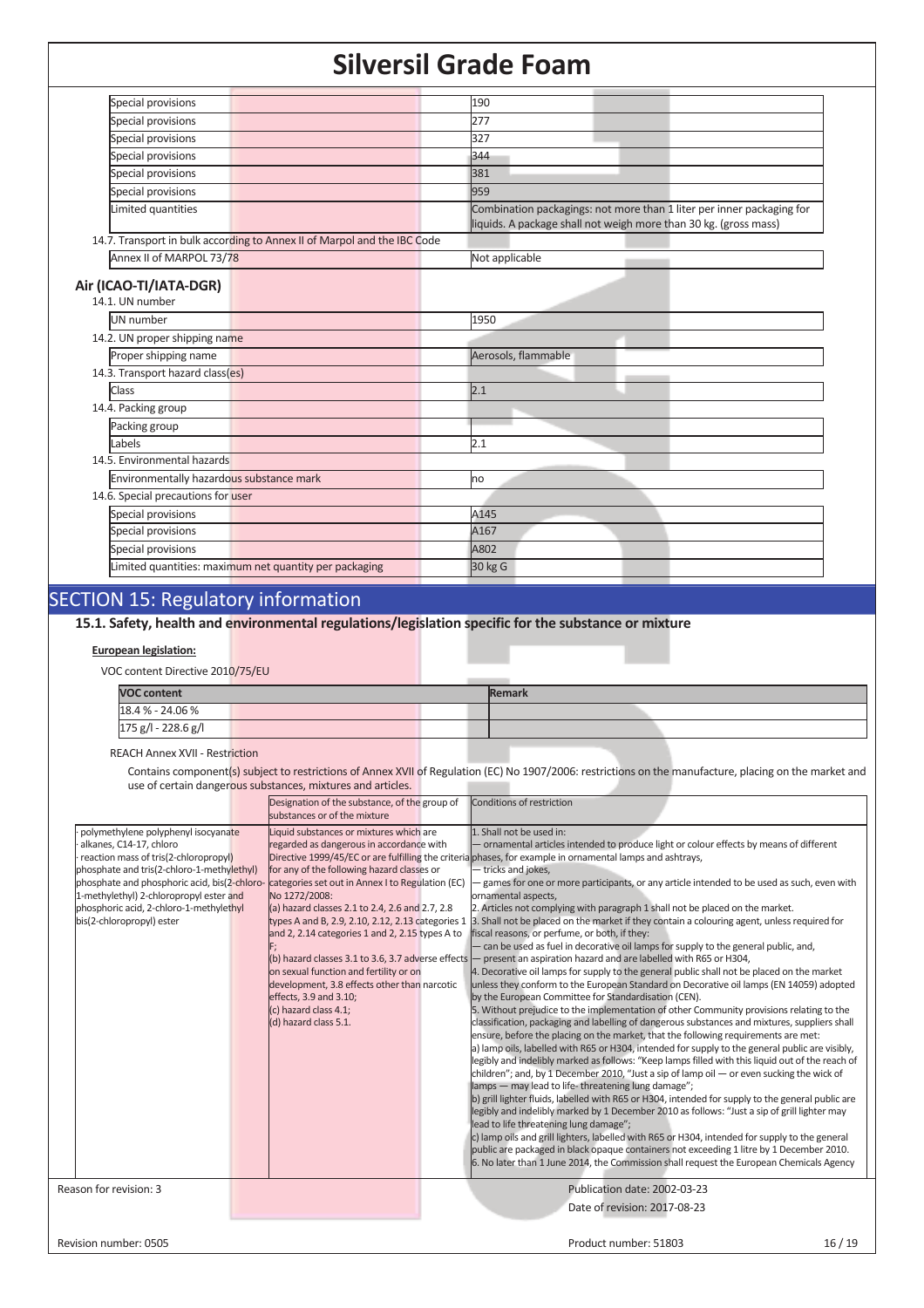| polymethylene polyphenyl isocyanate                                             | Methylenediphenyl diisocyanate (MDI)                                                                                                                                       |  | to prepare a dossier, in accordance with Article 69 of the present Regulation with a view to<br>ban, if appropriate, grill lighter fluids and fuel for decorative lamps, labelled R65 or H304,<br>intended for supply to the general public.<br>7. Natural or legal persons placing on the market for the first time lamp oils and grill lighter<br>fluids, labelled with R65 or H304, shall by 1 December 2011, and annually thereafter, provide<br>data on alternatives to lamp oils and grill lighter fluids labelled R65 or H304 to the competent<br>authority in the Member State concerned. Member States shall make those data available to<br>the Commission.'<br>1. Shall not be placed on the market after 27 December 2010, as a constituent of mixtures in                                                                                                                                                                                                                                                                |  |  |
|---------------------------------------------------------------------------------|----------------------------------------------------------------------------------------------------------------------------------------------------------------------------|--|---------------------------------------------------------------------------------------------------------------------------------------------------------------------------------------------------------------------------------------------------------------------------------------------------------------------------------------------------------------------------------------------------------------------------------------------------------------------------------------------------------------------------------------------------------------------------------------------------------------------------------------------------------------------------------------------------------------------------------------------------------------------------------------------------------------------------------------------------------------------------------------------------------------------------------------------------------------------------------------------------------------------------------------|--|--|
|                                                                                 | including the following specific isomers: 4,4'-<br>Methylenediphenyl diisocyanate; 2,4'-<br>Methylenediphenyl diisocyanate; 2,2'-<br>Methylenediphenyl diisocyanate        |  | concentrations equal to or greater than 0,1 % by weight of MDI for supply to the general<br>public, unless suppliers shall ensure before the placing on the market that the packaging:<br>(a) contains protective gloves which comply with the requirements of Council Directive<br>89/686/EEC;<br>(b) is marked visibly, legibly and indelibly as follows, and without prejudice to other<br>Community legislation concerning the classification, packaging and labelling of substances and<br>mixtures:<br>- Persons already sensitised to diisocyanates may develop allergic reactions when using this<br>product.<br>- Persons suffering from asthma, eczema or skin problems should avoid contact, including<br>dermal contact, with this product.<br>- This product should not be used under conditions of poor ventilation unless a protective<br>mask with an appropriate gas filter (i.e. type A1 according to standard EN 14387) is used.<br>2. By way of derogation, paragraph 1(a) shall not apply to hot melt adhesives. |  |  |
| <b>National legislation Belgium</b>                                             |                                                                                                                                                                            |  |                                                                                                                                                                                                                                                                                                                                                                                                                                                                                                                                                                                                                                                                                                                                                                                                                                                                                                                                                                                                                                       |  |  |
| <b>Silversil Grade Foam</b><br>No data available                                |                                                                                                                                                                            |  |                                                                                                                                                                                                                                                                                                                                                                                                                                                                                                                                                                                                                                                                                                                                                                                                                                                                                                                                                                                                                                       |  |  |
| <b>National legislation The Netherlands</b>                                     |                                                                                                                                                                            |  |                                                                                                                                                                                                                                                                                                                                                                                                                                                                                                                                                                                                                                                                                                                                                                                                                                                                                                                                                                                                                                       |  |  |
| Silversil Grade Foam                                                            |                                                                                                                                                                            |  |                                                                                                                                                                                                                                                                                                                                                                                                                                                                                                                                                                                                                                                                                                                                                                                                                                                                                                                                                                                                                                       |  |  |
| Waterbezwaarlijkheid                                                            | Z(2)                                                                                                                                                                       |  |                                                                                                                                                                                                                                                                                                                                                                                                                                                                                                                                                                                                                                                                                                                                                                                                                                                                                                                                                                                                                                       |  |  |
| <b>National legislation France</b><br>Silversil Grade Foam<br>No data available |                                                                                                                                                                            |  |                                                                                                                                                                                                                                                                                                                                                                                                                                                                                                                                                                                                                                                                                                                                                                                                                                                                                                                                                                                                                                       |  |  |
| polymethylene polyphenyl isocyanate                                             |                                                                                                                                                                            |  |                                                                                                                                                                                                                                                                                                                                                                                                                                                                                                                                                                                                                                                                                                                                                                                                                                                                                                                                                                                                                                       |  |  |
| Catégorie cancérogène                                                           | 4,4'-Diisocyanate de diphénylméthane; C2                                                                                                                                   |  |                                                                                                                                                                                                                                                                                                                                                                                                                                                                                                                                                                                                                                                                                                                                                                                                                                                                                                                                                                                                                                       |  |  |
| <b>National legislation Germany</b>                                             |                                                                                                                                                                            |  |                                                                                                                                                                                                                                                                                                                                                                                                                                                                                                                                                                                                                                                                                                                                                                                                                                                                                                                                                                                                                                       |  |  |
|                                                                                 |                                                                                                                                                                            |  |                                                                                                                                                                                                                                                                                                                                                                                                                                                                                                                                                                                                                                                                                                                                                                                                                                                                                                                                                                                                                                       |  |  |
| Silversil Grade Foam<br><b>WGK</b>                                              |                                                                                                                                                                            |  | 2; Classification water polluting based on the components in compliance with Verwaltungsvorschrift wassergefährdender                                                                                                                                                                                                                                                                                                                                                                                                                                                                                                                                                                                                                                                                                                                                                                                                                                                                                                                 |  |  |
|                                                                                 | Stoffe (VwVwS) of 27 July 2005 (Anhang 4)                                                                                                                                  |  |                                                                                                                                                                                                                                                                                                                                                                                                                                                                                                                                                                                                                                                                                                                                                                                                                                                                                                                                                                                                                                       |  |  |
| polymethylene polyphenyl isocyanate                                             |                                                                                                                                                                            |  |                                                                                                                                                                                                                                                                                                                                                                                                                                                                                                                                                                                                                                                                                                                                                                                                                                                                                                                                                                                                                                       |  |  |
| TA-Luft                                                                         | 5.2.5;1                                                                                                                                                                    |  |                                                                                                                                                                                                                                                                                                                                                                                                                                                                                                                                                                                                                                                                                                                                                                                                                                                                                                                                                                                                                                       |  |  |
| TRGS900 - Risiko der                                                            |                                                                                                                                                                            |  | 4,4'-Methylendiphenyldiisocyanat; Y; Risiko der Fruchtschädigung braucht bei Einhaltung des Arbeitsplatzgrenzwertes und                                                                                                                                                                                                                                                                                                                                                                                                                                                                                                                                                                                                                                                                                                                                                                                                                                                                                                               |  |  |
| Fruchtschädigung                                                                | des biologischen Grenzwertes nicht befürchtet zu werden                                                                                                                    |  |                                                                                                                                                                                                                                                                                                                                                                                                                                                                                                                                                                                                                                                                                                                                                                                                                                                                                                                                                                                                                                       |  |  |
|                                                                                 | pMDI (als MDI berechnet); Y; Risiko der Fruchtschädigung braucht bei Einhaltung des Arbeitsplatzgrenzwertes und des<br>biologischen Grenzwertes nicht befürchtet zu werden |  |                                                                                                                                                                                                                                                                                                                                                                                                                                                                                                                                                                                                                                                                                                                                                                                                                                                                                                                                                                                                                                       |  |  |
| Sensibilisierende Stoffe                                                        | Zielorganen Allergien auslösende<br>pMDI (als MDI berechnet); Sa; Atemwegssensibilisierende Stoffe                                                                         |  | 4.4'-Methylendiphenyldiisocyanat; Sah; Atemwegssensibilisierende Stoffe Und Hautsensibilisierende Stoffe, an beiden                                                                                                                                                                                                                                                                                                                                                                                                                                                                                                                                                                                                                                                                                                                                                                                                                                                                                                                   |  |  |
| TRGS905 - Krebserzeugend                                                        |                                                                                                                                                                            |  | Techn. ("Polymeres") MDI (pMDI) (in Form atembarer Aerosole, A-Fraktion); 2                                                                                                                                                                                                                                                                                                                                                                                                                                                                                                                                                                                                                                                                                                                                                                                                                                                                                                                                                           |  |  |
| TRGS905 - Erbgutverändernd                                                      |                                                                                                                                                                            |  | Techn. ("Polymeres") MDI (pMDI) (in Form atembarer Aerosole, A-Fraktion); -                                                                                                                                                                                                                                                                                                                                                                                                                                                                                                                                                                                                                                                                                                                                                                                                                                                                                                                                                           |  |  |
| <b>TRGS905 -</b>                                                                |                                                                                                                                                                            |  | Techn. ("Polymeres") MDI (pMDI) (in Form atembarer Aerosole, A-Fraktion); -                                                                                                                                                                                                                                                                                                                                                                                                                                                                                                                                                                                                                                                                                                                                                                                                                                                                                                                                                           |  |  |
| Fruchtbarkeitsgefährdend                                                        |                                                                                                                                                                            |  |                                                                                                                                                                                                                                                                                                                                                                                                                                                                                                                                                                                                                                                                                                                                                                                                                                                                                                                                                                                                                                       |  |  |
| TRGS905 - Fruchtschädigend                                                      |                                                                                                                                                                            |  | Techn. ("Polymeres") MDI (pMDI) (in Form atembarer Aerosole, A-Fraktion); -                                                                                                                                                                                                                                                                                                                                                                                                                                                                                                                                                                                                                                                                                                                                                                                                                                                                                                                                                           |  |  |
| Hautresorptive Stoffe                                                           | 4,4'-Methylendiphenyldiisocyanat; H; Hautresorptiv                                                                                                                         |  |                                                                                                                                                                                                                                                                                                                                                                                                                                                                                                                                                                                                                                                                                                                                                                                                                                                                                                                                                                                                                                       |  |  |
|                                                                                 | pMDI (als MDI berechnet); H; Hautresorptiv                                                                                                                                 |  |                                                                                                                                                                                                                                                                                                                                                                                                                                                                                                                                                                                                                                                                                                                                                                                                                                                                                                                                                                                                                                       |  |  |
| alkanes, C14-17, chloro                                                         |                                                                                                                                                                            |  |                                                                                                                                                                                                                                                                                                                                                                                                                                                                                                                                                                                                                                                                                                                                                                                                                                                                                                                                                                                                                                       |  |  |
| TA-Luft                                                                         | 5.2.5;1                                                                                                                                                                    |  |                                                                                                                                                                                                                                                                                                                                                                                                                                                                                                                                                                                                                                                                                                                                                                                                                                                                                                                                                                                                                                       |  |  |
| TRGS900 - Risiko der                                                            |                                                                                                                                                                            |  | Chloralkane, C14-17 (Chlorierte Paraffine C14-17); Y; Risiko der Fruchtschädigung braucht bei Einhaltung des                                                                                                                                                                                                                                                                                                                                                                                                                                                                                                                                                                                                                                                                                                                                                                                                                                                                                                                          |  |  |
| Fruchtschädigung                                                                |                                                                                                                                                                            |  | Arbeitsplatzgrenzwertes und des biologischen Grenzwertes nicht befürchtet zu werden                                                                                                                                                                                                                                                                                                                                                                                                                                                                                                                                                                                                                                                                                                                                                                                                                                                                                                                                                   |  |  |
| Hautresorptive Stoffe                                                           | Chloralkane, C14-17 (Chlorierte Paraffine C14-17); H; Hautresorptiv                                                                                                        |  |                                                                                                                                                                                                                                                                                                                                                                                                                                                                                                                                                                                                                                                                                                                                                                                                                                                                                                                                                                                                                                       |  |  |
|                                                                                 | ester and phosphoric acid, 2-chloro-1-methylethyl bis(2-chloropropyl) ester                                                                                                |  | reaction mass of tris(2-chloropropyl) phosphate and tris(2-chloro-1-methylethyl) phosphate and phosphoric acid, bis(2-chloro-1-methylethyl) 2-chloropropyl                                                                                                                                                                                                                                                                                                                                                                                                                                                                                                                                                                                                                                                                                                                                                                                                                                                                            |  |  |
| TA-Luft                                                                         | 5.2.5                                                                                                                                                                      |  |                                                                                                                                                                                                                                                                                                                                                                                                                                                                                                                                                                                                                                                                                                                                                                                                                                                                                                                                                                                                                                       |  |  |
|                                                                                 |                                                                                                                                                                            |  |                                                                                                                                                                                                                                                                                                                                                                                                                                                                                                                                                                                                                                                                                                                                                                                                                                                                                                                                                                                                                                       |  |  |
| <b>National legislation United Kingdom</b>                                      |                                                                                                                                                                            |  |                                                                                                                                                                                                                                                                                                                                                                                                                                                                                                                                                                                                                                                                                                                                                                                                                                                                                                                                                                                                                                       |  |  |
| Silversil Grade Foam                                                            |                                                                                                                                                                            |  |                                                                                                                                                                                                                                                                                                                                                                                                                                                                                                                                                                                                                                                                                                                                                                                                                                                                                                                                                                                                                                       |  |  |
| No data available                                                               |                                                                                                                                                                            |  |                                                                                                                                                                                                                                                                                                                                                                                                                                                                                                                                                                                                                                                                                                                                                                                                                                                                                                                                                                                                                                       |  |  |
|                                                                                 |                                                                                                                                                                            |  |                                                                                                                                                                                                                                                                                                                                                                                                                                                                                                                                                                                                                                                                                                                                                                                                                                                                                                                                                                                                                                       |  |  |
| Reason for revision: 3                                                          |                                                                                                                                                                            |  | Publication date: 2002-03-23                                                                                                                                                                                                                                                                                                                                                                                                                                                                                                                                                                                                                                                                                                                                                                                                                                                                                                                                                                                                          |  |  |
|                                                                                 |                                                                                                                                                                            |  | Date of revision: 2017-08-23                                                                                                                                                                                                                                                                                                                                                                                                                                                                                                                                                                                                                                                                                                                                                                                                                                                                                                                                                                                                          |  |  |
|                                                                                 |                                                                                                                                                                            |  |                                                                                                                                                                                                                                                                                                                                                                                                                                                                                                                                                                                                                                                                                                                                                                                                                                                                                                                                                                                                                                       |  |  |
| Revision number: 0505                                                           |                                                                                                                                                                            |  | Product number: 51803<br>17/19                                                                                                                                                                                                                                                                                                                                                                                                                                                                                                                                                                                                                                                                                                                                                                                                                                                                                                                                                                                                        |  |  |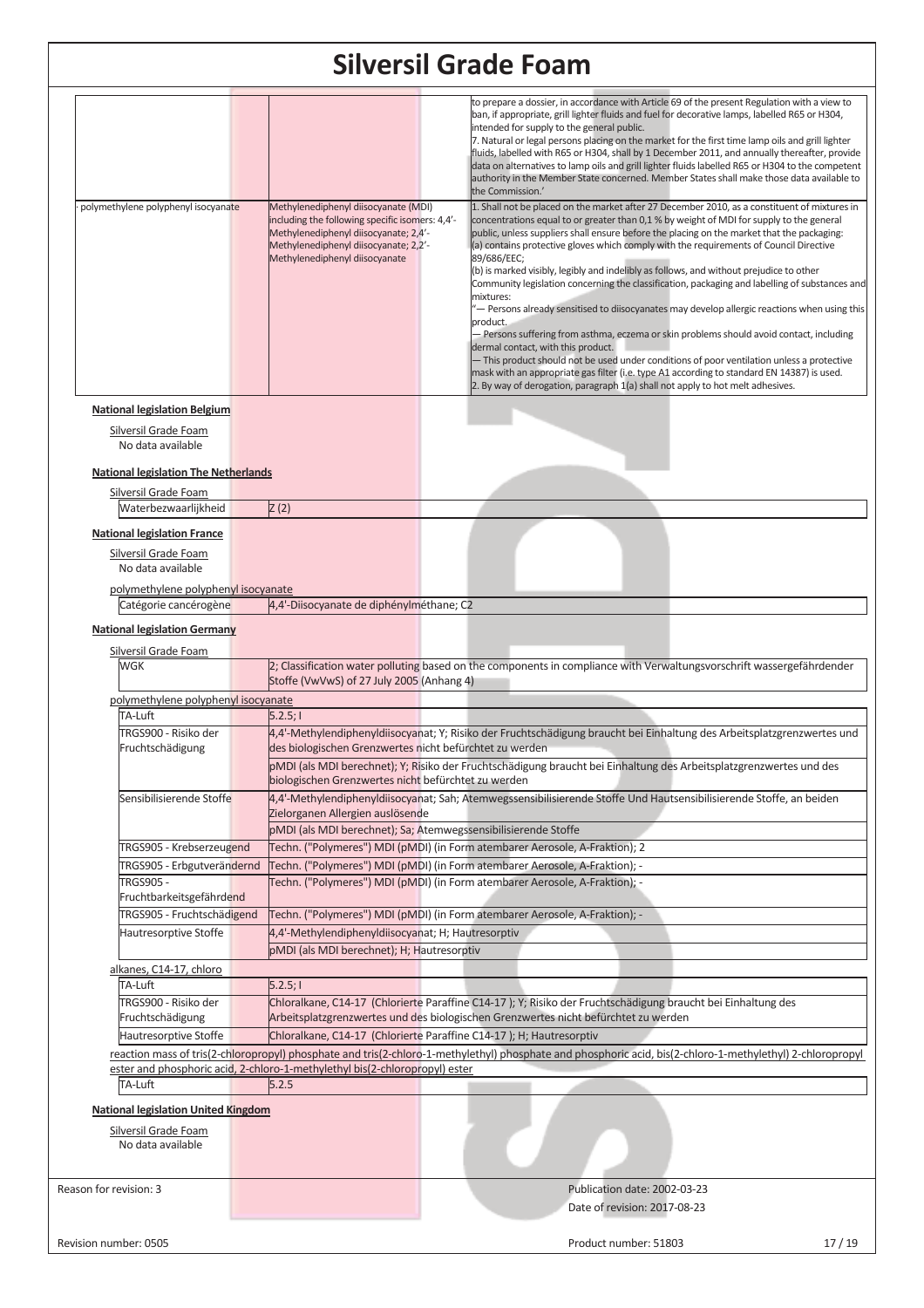|                                                                                       |                 |                                                                                    |                | sliversii Grade Foam |                              |                       |
|---------------------------------------------------------------------------------------|-----------------|------------------------------------------------------------------------------------|----------------|----------------------|------------------------------|-----------------------|
| polymethylene polyphenyl isocyanate                                                   |                 |                                                                                    |                |                      |                              |                       |
| <b>Skin Sensitisation</b>                                                             |                 | Isocyanates, all (as -NCO) Except methyl isocyanate; Sen                           |                |                      |                              |                       |
| Respiratory sensitisation                                                             |                 | Isocyanates, all (as -NCO) Except methyl isocyanate; Sen                           |                |                      |                              |                       |
| Other relevant data                                                                   |                 |                                                                                    |                |                      |                              |                       |
| Silversil Grade Foam                                                                  |                 |                                                                                    |                |                      |                              |                       |
| No data available                                                                     |                 |                                                                                    |                |                      |                              |                       |
| polymethylene polyphenyl isocyanate                                                   |                 |                                                                                    |                |                      |                              |                       |
| IARC - classification                                                                 |                 | 3; Polymethylene polyphenyl isocyanate                                             |                |                      |                              |                       |
| alkanes, C14-17, chloro<br>IARC - classification                                      |                 | 2B; Chlorinated paraffins                                                          |                |                      |                              |                       |
|                                                                                       |                 |                                                                                    |                |                      |                              |                       |
| 15.2. Chemical safety assessment                                                      |                 | No chemical safety assessment has been conducted for the mixture.                  |                |                      |                              |                       |
|                                                                                       |                 |                                                                                    |                |                      |                              |                       |
| alkanes, C14-17, chloro<br>A chemical safety assessment has been performed.           |                 |                                                                                    |                |                      |                              |                       |
|                                                                                       |                 |                                                                                    |                |                      |                              |                       |
| <b>SECTION 16: Other information</b>                                                  |                 |                                                                                    |                |                      |                              |                       |
|                                                                                       |                 | Full text of any H-statements referred to under headings 2 and 3:                  |                |                      |                              |                       |
| H220 Extremely flammable gas.                                                         |                 |                                                                                    |                |                      |                              |                       |
| H222 Extremely flammable aerosol.<br>H229 Pressurised container: May burst if heated. |                 |                                                                                    |                |                      |                              |                       |
|                                                                                       |                 | H280 Contains gas under pressure; may explode if heated.                           |                |                      |                              |                       |
| H302 Harmful if swallowed.                                                            |                 |                                                                                    |                |                      |                              |                       |
| H315 Causes skin irritation.                                                          |                 |                                                                                    |                |                      |                              |                       |
| H317 May cause an allergic skin reaction.<br>H319 Causes serious eye irritation.      |                 |                                                                                    |                |                      |                              |                       |
| H332 Harmful if inhaled.                                                              |                 |                                                                                    |                |                      |                              |                       |
|                                                                                       |                 | H334 May cause allergy or asthma symptoms or breathing difficulties if inhaled.    |                |                      |                              |                       |
| H335 May cause respiratory irritation.                                                |                 |                                                                                    |                |                      |                              |                       |
| H351 Suspected of causing cancer.                                                     |                 |                                                                                    |                |                      |                              |                       |
| H362 May cause harm to breast-fed children.                                           |                 | H373 May cause damage to organs through prolonged or repeated exposure if inhaled. |                |                      |                              |                       |
| H400 Very toxic to aquatic life.                                                      |                 |                                                                                    |                |                      |                              |                       |
|                                                                                       |                 | H410 Very toxic to aquatic life with long lasting effects.                         |                |                      |                              |                       |
|                                                                                       |                 | H413 May cause long lasting harmful effects to aquatic life.                       |                |                      |                              |                       |
|                                                                                       |                 |                                                                                    |                |                      |                              |                       |
| $(*)$                                                                                 |                 | <b>INTERNAL CLASSIFICATION BY BIG</b>                                              |                |                      |                              |                       |
| CLP (EU-GHS)                                                                          |                 | Classification, labelling and packaging (Globally Harmonised System in Europe)     |                |                      |                              |                       |
| <b>DMEL</b>                                                                           |                 | Derived Minimal Effect Level                                                       |                |                      |                              |                       |
| <b>DNEL</b>                                                                           |                 | Derived No Effect Level                                                            |                |                      |                              |                       |
| <b>EC50</b>                                                                           |                 | <b>Effect Concentration 50 %</b>                                                   |                |                      |                              |                       |
| ErC50                                                                                 |                 | EC50 in terms of reduction of growth rate                                          |                |                      |                              |                       |
| <b>LC50</b>                                                                           |                 | Lethal Concentration 50 %                                                          |                |                      |                              |                       |
| LD50                                                                                  | Lethal Dose 50% |                                                                                    |                |                      |                              |                       |
| <b>NOAEL</b>                                                                          |                 | No Observed Adverse Effect Level                                                   |                |                      |                              |                       |
| <b>NOEC</b>                                                                           |                 | No Observed Effect Concentration                                                   |                |                      |                              |                       |
| OECD                                                                                  |                 | Organisation for Economic Co-operation and Development                             |                |                      |                              |                       |
| PBT                                                                                   |                 | Persistent, Bioaccumulative & Toxic                                                |                |                      |                              |                       |
| PNEC                                                                                  |                 | <b>Predicted No Effect Concentration</b>                                           |                |                      |                              |                       |
| <b>STP</b>                                                                            |                 | <b>Sludge Treatment Process</b>                                                    |                |                      |                              |                       |
| vPvB                                                                                  |                 | very Persistent & very Bioaccumulative                                             |                |                      |                              |                       |
| M-factor                                                                              |                 |                                                                                    |                |                      |                              |                       |
| alkanes, C14-17, chloro                                                               |                 |                                                                                    | 100            | Acute                |                              | <b>BIG</b>            |
| alkanes, C14-17, chloro                                                               |                 |                                                                                    | 10             | Chronic (NRD)        |                              | <b>BIG</b>            |
| <b>Specific concentration limits CLP</b>                                              |                 |                                                                                    |                |                      |                              |                       |
| polymethylene polyphenyl isocyanate                                                   |                 |                                                                                    | $C \geq 5%$    | Eye Irrit 2;H319     |                              | analogous to Annex VI |
|                                                                                       |                 |                                                                                    | $C \geq 5%$    | Skin Irrit 2;H315    |                              | analogous to Annex VI |
|                                                                                       |                 |                                                                                    | $C \ge 0.1 \%$ | Resp Sens 1;H334     |                              | analogous to Annex VI |
|                                                                                       |                 |                                                                                    | $C \geq 5%$    | STOT SE 3;H335       |                              | analogous to Annex VI |
|                                                                                       |                 |                                                                                    |                |                      |                              |                       |
|                                                                                       |                 |                                                                                    |                |                      |                              |                       |
|                                                                                       |                 |                                                                                    |                |                      |                              |                       |
|                                                                                       |                 |                                                                                    |                |                      |                              |                       |
| Reason for revision: 3                                                                |                 |                                                                                    |                |                      | Publication date: 2002-03-23 |                       |
|                                                                                       |                 |                                                                                    |                |                      | Date of revision: 2017-08-23 |                       |
|                                                                                       |                 |                                                                                    |                |                      |                              |                       |
| Revision number: 0505                                                                 |                 |                                                                                    |                |                      | Product number: 51803        | 18/19                 |
|                                                                                       |                 |                                                                                    |                |                      |                              |                       |